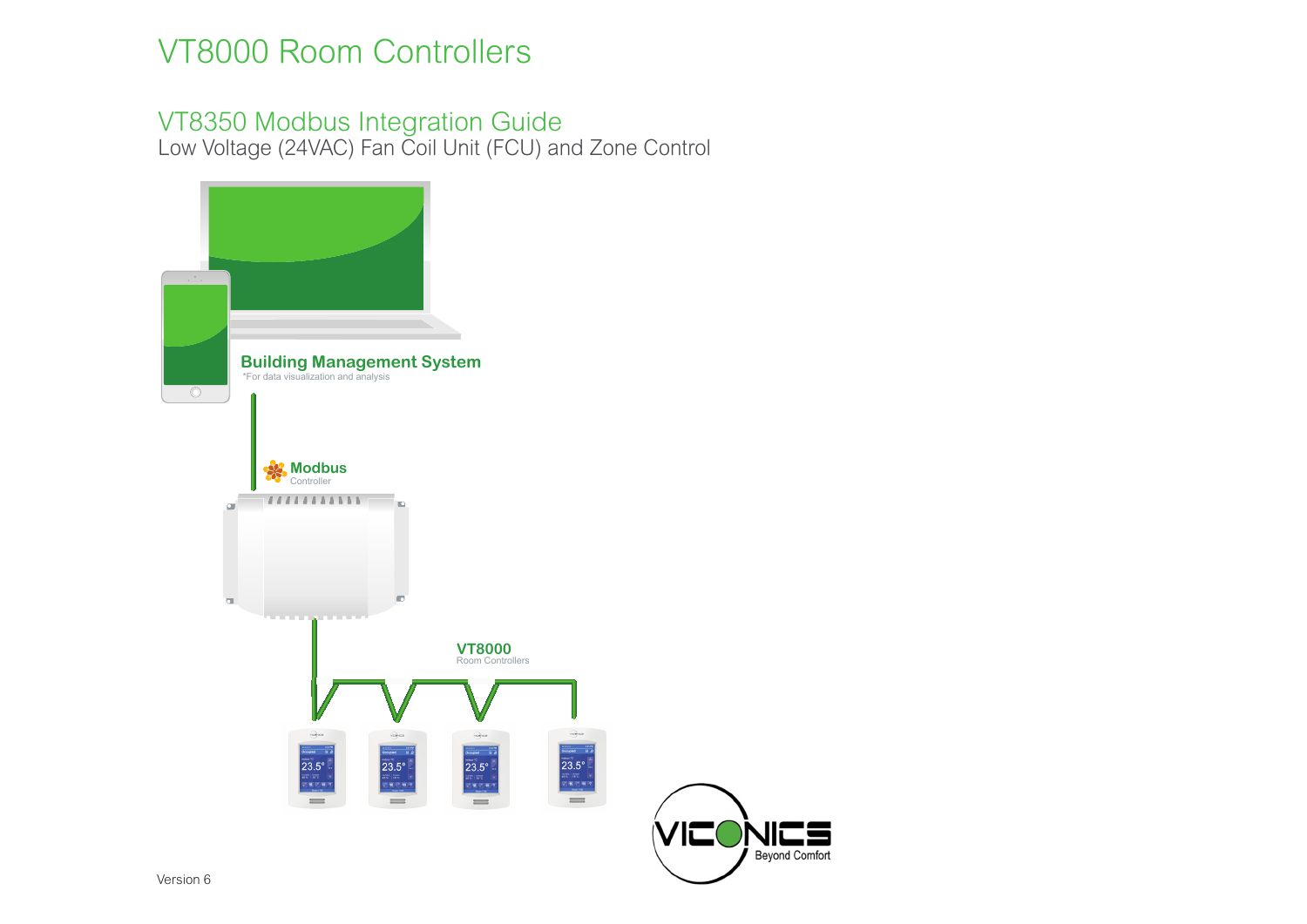### **INTRODUCTION**

Modbus is an application-layer messaging protocol which is independent of the physical network layer. A Modbus serial line can be integrated into Modbus TCP networks, using simple gateways.

#### **MODBUS SPECIFICATIONS**

The VT8350 Room Controller acts as a Modbus slave by using its RS485 port. As BACnet and Modbus use the same RS485 port, a setup menu allows switching between the two protocols.

#### **MODBUS SPECIFIC READ-ONLY POINTS**

The below points serve to identify the version Numbers for all VT8350 Room Controllers.

| <b>Modbus point</b><br>type | <b>Description</b>        | <b>Modbus</b><br>functions available | <b>Modbus</b><br><b>Register</b> | <b>Modbus</b><br><b>Address</b> |
|-----------------------------|---------------------------|--------------------------------------|----------------------------------|---------------------------------|
| 16-bit Input                | <b>Hardware Revision</b>  | 4                                    | 9001                             | 39001                           |
| 16-bit Input                | Software Version Major    | 4                                    | 9002                             | 39002                           |
| 16-bit Input                | Software Version Minor    | 4                                    | 9003                             | 39003                           |
| 16-bit Input                | Software Version Revision | 4                                    | 9004                             | 39004                           |
| 16-bit Input                | Software Version Build    | 4                                    | 9005                             | 39005                           |
| 16-bit Input                | Model Number              | 4                                    | 9006                             | 39006                           |

### **TABLE OF CONTENTS**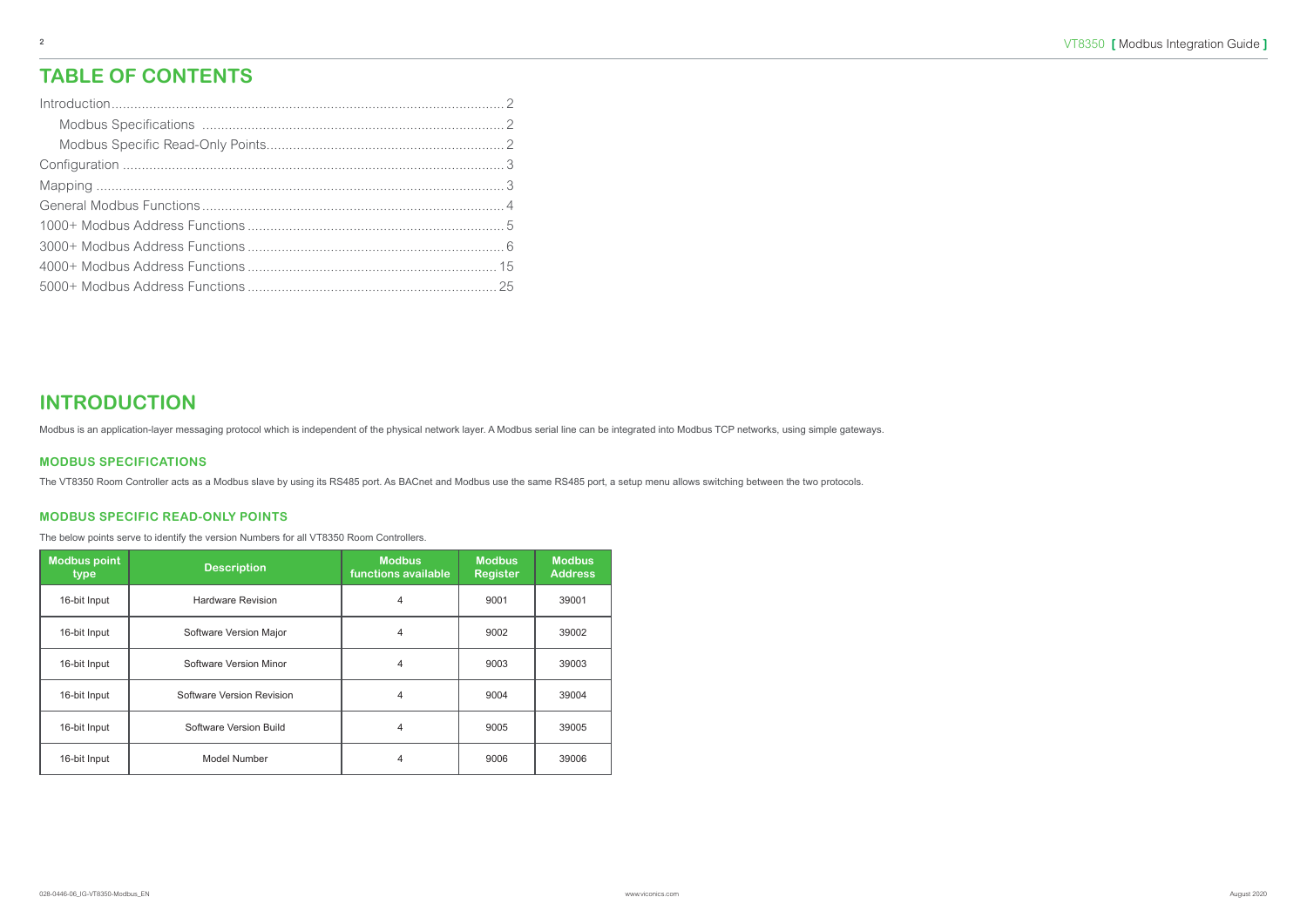#### <span id="page-2-0"></span>**CONFIGURATION**

| <b>Modbus Network</b> |                |  |  |  |  |  |  |  |  |
|-----------------------|----------------|--|--|--|--|--|--|--|--|
| <b>COM</b> address    | 254            |  |  |  |  |  |  |  |  |
| <b>Network units</b>  | s <sub>1</sub> |  |  |  |  |  |  |  |  |
| <b>Baud rate</b>      | 19200          |  |  |  |  |  |  |  |  |
| Parity                | None           |  |  |  |  |  |  |  |  |
|                       |                |  |  |  |  |  |  |  |  |
|                       |                |  |  |  |  |  |  |  |  |
|                       |                |  |  |  |  |  |  |  |  |

- Modbus ID is the same as already defined in COM address for BACnet & ZigBee
- Network units can be changed to SI or Imperial
- The baudrate can be: 4800 / 9600 / 19200 / 38400 / 57600
- The data bits are always 8
- The parity can be: none, odd or even. In case of parity odd or even, 1 stop bit is used, otherwise 2 stop bits are used

| <b>Configuration Parameters Default Value</b>                                                      | <b>Significance and Adjustments</b>                                                                                                           |
|----------------------------------------------------------------------------------------------------|-----------------------------------------------------------------------------------------------------------------------------------------------|
| <b>Comm address</b><br>Room Controller networking address<br>Default value: 254<br>Range: 0 to 254 | <b>Communication Address</b><br>Default value of 254 disables Modbus communication for the Room Controller.                                   |
| <b>Network units</b><br>Default value: Imperial                                                    | <b>Measurement Units</b><br><b>Imperial:</b> network units shown as Imperial units.<br>SI: network units shown as International Metric units. |
| <b>Baud rate</b><br>Default value: Auto                                                            | <b>Baud Rate</b><br>Auto: automatically detects baud rate.<br>Other choices: (115200, 76800, 57600, 38400, 19200, and 9600).                  |
| Parity<br>Default value: None                                                                      | <b>Parity</b><br>Parity checking of the data character frame (Even, Odd, or no parity (None)).                                                |

#### **MAPPING**

The mapping is directly based on database IDs.

#### **The correspondence is the following:**

| function 1, register 1 (Modbus addr 1)          | $\leq$ => DB id 0x6000 (BOs) |
|-------------------------------------------------|------------------------------|
| function 1/5, register 5001 (Modbus addr 5001)  | $\leq$ => DB id 0x4000 (BVs) |
| function 2, register 1 (Modbus addr 10001)      | $\le$ => DB id 0x5000 (Bls)  |
| function 4, register 1 (Modbus addr 30001)      | $\le$ => DB id 0x3000 (AHVs) |
| function 4, register 1001 (Modbus addr 31001)   | $\leq$ DB id 0x7000 (Als)    |
| function 4, register 5001 (Modbus addr 35001)   | $\le$ => DB id 0xC000 (MSIs) |
| function 3/6, register 1 (Modbus addr 40001)    | $\le$ => DB id 0x1000 (MVs)  |
| function 3/6, register 4001 (Modbus addr 44001) | $\leq$ => DB id 0x2000 (AVs) |
| function 3, register 8001 (Modbus addr 48001)   | $\leq$ DB id 0x8000 (AOs)    |
| function 3, register 9001 (Modbus addr 49001)   | $\le$ => DB id 0x9000 (AHOs) |
|                                                 |                              |

A special range of addresses is used to identify the device: function 4, register 9001 (Modbus addr 39001)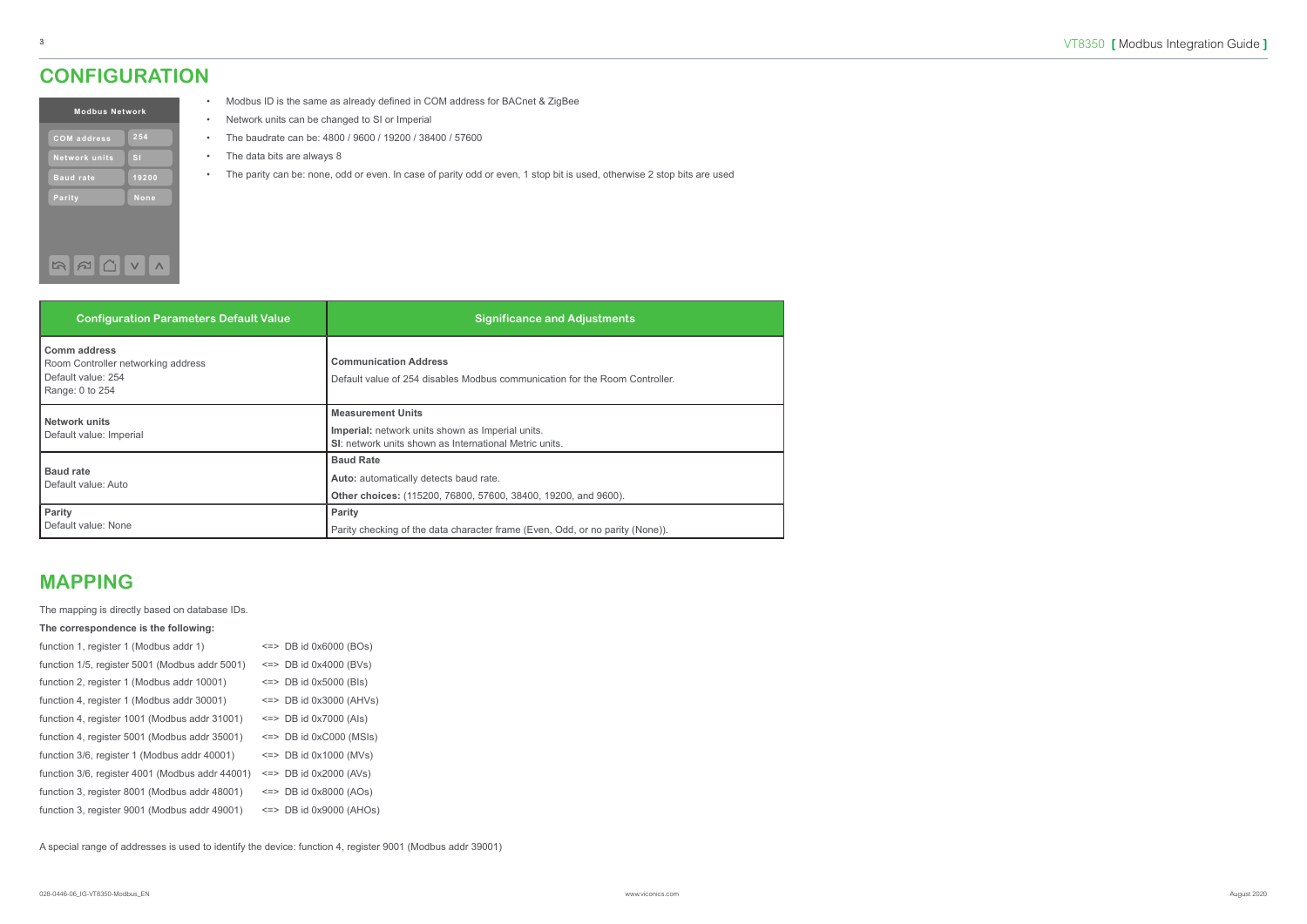## <span id="page-3-0"></span>**GENERAL MODBUS FUNCTIONS**

| <b>Object Name</b>                 | <b>Modbus Register</b> | <b>Modbus Address</b> | <b>Function Code</b> | <b>Low Limit</b> | <b>High Limit</b> | <b>Description ***</b> |
|------------------------------------|------------------------|-----------------------|----------------------|------------------|-------------------|------------------------|
| UO9 Binary Output                  |                        |                       |                      | $\mathsf 0$      |                   | $0=Off$ , $1=On$       |
| <b>UO10 Binary Output</b>          | $\overline{2}$         | $\overline{2}$        |                      | $\mathbf 0$      |                   | $0=Off$ , $1=On$       |
| BO4 High Speed Fan Output          | $\mathbf{3}$           | $\mathbf{3}$          |                      | $\mathsf 0$      |                   | $0=Off$ , $1=On$       |
| BO3 Medium Speed Fan Output        | $\overline{4}$         | $\overline{4}$        |                      | $\overline{0}$   |                   | $0=Off$ , $1=On$       |
| <b>BO2 Low Speed Fan Output</b>    | $5\phantom{.0}$        | $\overline{5}$        |                      | $\mathbf 0$      |                   | $0=Off$ , $1=On$       |
| <b>BO8 Auxiliary Binary Output</b> | $\overline{7}$         | $\overline{7}$        |                      | $\mathbf 0$      |                   | $0=Off$ , $1=On$       |
| <b>UO11 Binary Output</b>          | 8                      | 8                     |                      | $\mathsf 0$      |                   | $0=Off$ , $1=On$       |
| <b>UO12 Binary Output</b>          | 9                      | 9                     |                      | $\mathsf 0$      |                   | $0=Off$ , $1=On$       |
| <b>BO1 Binry Output</b>            | 20                     | 20                    |                      | $\mathbf 0$      |                   | 0=Off, 1=On            |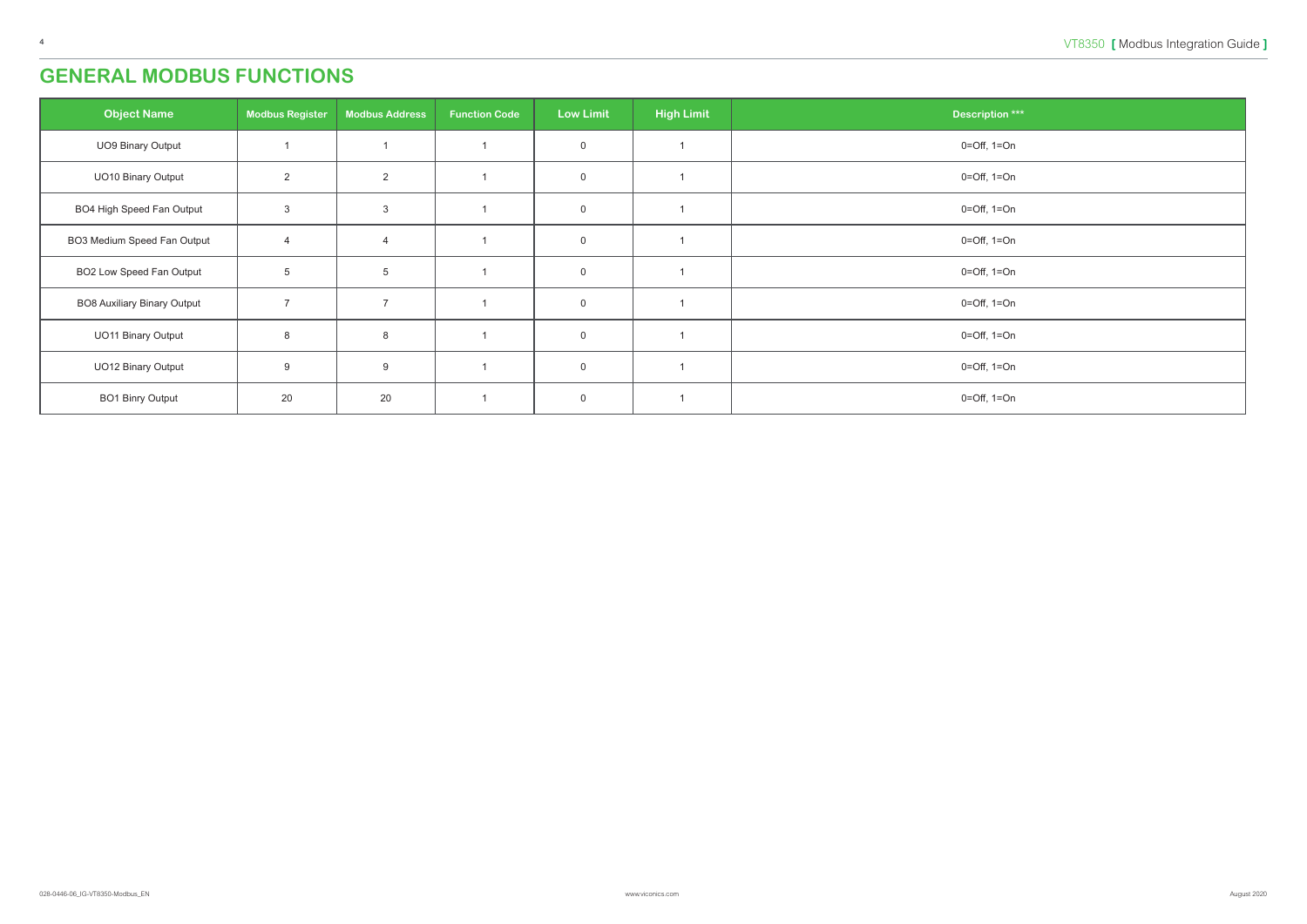<span id="page-4-0"></span>

| <b>Object Name</b>       | <b>Modbus Register</b> | <b>Modbus Address</b> | <b>Function Code</b> | <b>Low Limit</b> | <b>High Limit</b> | <b>Description ***</b>    |
|--------------------------|------------------------|-----------------------|----------------------|------------------|-------------------|---------------------------|
| <b>UI16 Binary Input</b> |                        | 10001                 | 2                    | $\overline{0}$   |                   | 0=Activated, 1=Not activ. |
| <b>UI17 Binary Input</b> | $\overline{2}$         | 10002                 | 2                    | $\overline{0}$   |                   | 0=Activated, 1=Not activ. |
| <b>UI19 Binary Input</b> | 6                      | 10006                 | 2                    | $\overline{0}$   |                   | 0=Activated, 1=Not activ. |
| UI20 Binary Input        |                        | 10007                 | 2                    | $\overline{0}$   |                   | 0=Activated, 1=Not activ. |
| UI22 Binary Input        | 8                      | 10008                 | 2                    | $\overline{0}$   |                   | 0=Activated, 1=Not activ. |
| UI23 Binary Input        | 9                      | 10009                 | $\mathcal{P}$        | $\mathbf{0}$     |                   | 0=Activated, 1=Not activ. |
| UI24 Binary Input        | 10                     | 10010                 | 2                    | $\overline{0}$   |                   | 0=Activated, 1=Not activ. |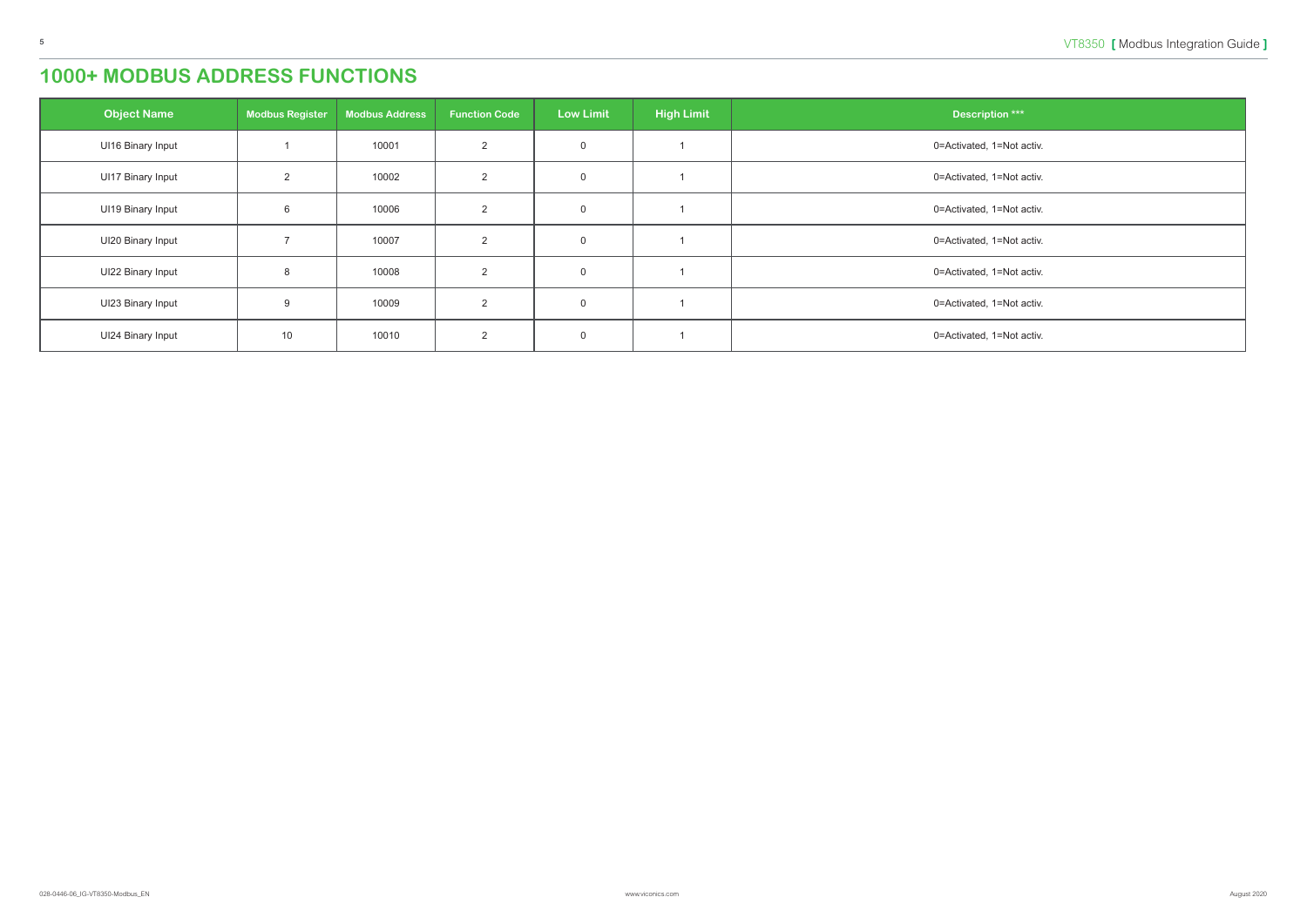<span id="page-5-0"></span>

| <b>Object Name</b>          | <b>Modbus Register</b> | <b>Modbus Address</b> | <b>Function Code</b> | <b>Low Limit</b>                  | <b>High Limit</b> | <b>Description ***</b>           |
|-----------------------------|------------------------|-----------------------|----------------------|-----------------------------------|-------------------|----------------------------------|
| Room Temperature            | $\overline{1}$         | 30001                 | $\overline{4}$       | -40°F(-40°C)                      | 122°F(50°C)       | Fahrenheit/Celsius               |
| <b>Outdoor Temperature</b>  | $\overline{2}$         | 30002                 | $\overline{4}$       | $-40^{\circ}F(-40^{\circ}C)$      | 180°F(82°C)       | Fahrenheit/Celsius               |
| UI22 Supply Temperature     | $\mathbf{3}$           | 30003                 | $\overline{4}$       | -40°F(-40°C)                      | 180°F(82°C)       | Fahrenheit/Celsius               |
| Room Humidity               | $\overline{4}$         | 30004                 | $\overline{4}$       | $\overline{0}$                    | 100               | <b>Percent Relative Humidity</b> |
| UI19 Changeover Temperature | $\overline{5}$         | 30005                 | $\overline{4}$       | $-40^{\circ}$ F( $-40^{\circ}$ C) | 180°F(82°C)       | Fahrenheit/Celsius               |
| UI20 Remote Temperature     | 6                      | 30006                 | $\overline{4}$       | $-40^{\circ}F(-40^{\circ}C)$      | 180°F(82°C)       | Fahrenheit/Celsius               |
| CO <sub>2</sub> Level       | $\overline{7}$         | 30007                 | $\overline{4}$       | $\overline{0}$                    | 5000              | Parts per Million                |
| UI19 Analog Input           | 9                      | 30009                 | $\overline{4}$       | $\overline{0}$                    | 10                | Voltage                          |
| UI24 Analog Input           | 11                     | 30011                 | $\overline{4}$       | $\overline{0}$                    | 10                | Voltage                          |
| UI24 Temperature            | 12                     | 30012                 | $\overline{4}$       | $-40^{\circ}$ F( $-40^{\circ}$ C) | 180°F(82°C)       | Fahrenheit/Celsius               |
| UI16 Analog Input           | 13                     | 30013                 | $\overline{4}$       | $\overline{0}$                    | 10                | Voltage                          |
| UI17 Analog Input           | 14                     | 30014                 | $\overline{4}$       | $\overline{0}$                    | 10                | Voltage                          |
| UI20 Analog Input           | 15                     | 30015                 | $\overline{4}$       | $\overline{0}$                    | 10                | Voltage                          |
| UI22 Analog Input           | 16                     | 30016                 | $\overline{4}$       | $\overline{0}$                    | 10                | Voltage                          |
| UI23 Analog Input           | 17                     | 30017                 | $\overline{4}$       | $\overline{0}$                    | 10                | Voltage                          |
| UI16 Temperature            | 18                     | 30018                 | $\overline{4}$       | -40°F(-40°C)                      | 180°F(82°C)       | Fahrenheit/Celsius               |
| UI17 Temperature            | 19                     | 30019                 | $\overline{4}$       | -40°F(-40°C)                      | 180°F(82°C)       | Fahrenheit/Celsius               |
| UI19 Temperature            | 20                     | 30020                 | $\overline{4}$       | -40°F(-40°C)                      | 180°F(82°C)       | Fahrenheit/Celsius               |
| UI20 Temperature            | 21                     | 30021                 | $\overline{4}$       | -40°F(-40°C)                      | 180°F(82°C)       | Fahrenheit/Celsius               |
| UI22 Temperature            | 22                     | 30022                 | $\overline{4}$       | -40°F(-40°C)                      | 180°F(82°C)       | Fahrenheit/Celsius               |
| UI23 Temperature            | 23                     | 30023                 | $\overline{4}$       | -40°F(-40°C)                      | 180°F(82°C)       | Fahrenheit/Celsius               |
| Light Sensor Level          | 1002                   | 31002                 | $\overline{4}$       | $\overline{0}$                    | 30000             |                                  |
| Relative Humidity Raw Value | 1004                   | 31004                 | $\overline{4}$       | $\overline{0}$                    | 1000              | <b>Percent Relative Humidity</b> |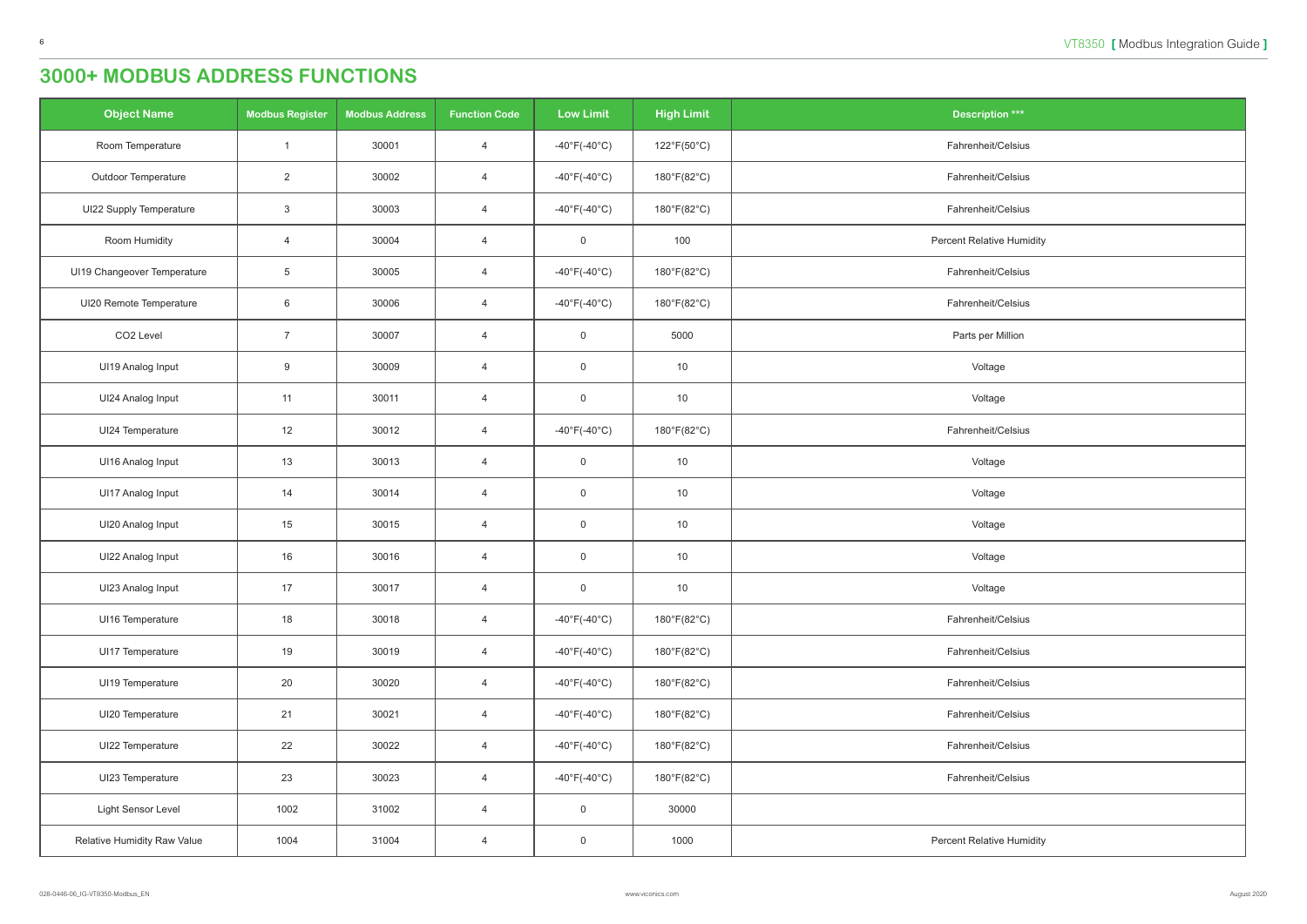| <b>Object Name</b>               | <b>Modbus Register</b> | <b>Modbus Address</b> | <b>Function Code</b> | <b>Low Limit</b>                  | <b>High Limit</b>                | <b>Description ***</b> |
|----------------------------------|------------------------|-----------------------|----------------------|-----------------------------------|----------------------------------|------------------------|
| UI20 Raw Value                   | 1005                   | 31005                 | $\overline{4}$       | $\overline{0}$                    | 4095                             |                        |
| UI19 Raw Value                   | 1006                   | 31006                 | $\overline{4}$       | $\mathbf 0$                       | 4095                             |                        |
| UI23 Raw Value                   | 1007                   | 31007                 | $\overline{4}$       | $\mathbf 0$                       | 4095                             |                        |
| UI22 Raw Value                   | 1008                   | 31008                 | $\overline{4}$       | $\overline{0}$                    | 4095                             |                        |
| UI24 Raw Value                   | 1009                   | 31009                 | $\overline{4}$       | $\overline{0}$                    | 4095                             |                        |
| Wireless Device 1 - Temperature  | 1026                   | 31026                 | $\overline{4}$       | $-40^{\circ}$ F( $-40^{\circ}$ C) | 185°F(85°C)                      | Fahrenheit/Celsius     |
| Wireless Device 2 - Temperature  | 1027                   | 31027                 | $\overline{4}$       | $-40^{\circ}F(-40^{\circ}C)$      | 185°F(85°C)                      | Fahrenheit/Celsius     |
| Wireless Device 3 - Temperature  | 1028                   | 31028                 | $\overline{4}$       | $-40^{\circ}F(-40^{\circ}C)$      | 185°F(85°C)                      | Fahrenheit/Celsius     |
| Wireless Device 4 - Temperature  | 1029                   | 31029                 | $\overline{4}$       | $-40^{\circ}$ F( $-40^{\circ}$ C) | 185°F(85°C)                      | Fahrenheit/Celsius     |
| Wireless Device 5 - Temperature  | 1030                   | 31030                 | $\overline{4}$       | -40°F(-40°C)                      | 185°F(85°C)                      | Fahrenheit/Celsius     |
| Wireless Device 6 - Temperature  | 1031                   | 31031                 | $\overline{4}$       | $-40^{\circ}F(-40^{\circ}C)$      | 185°F(85°C)                      | Fahrenheit/Celsius     |
| Wireless Device 7 - Temperature  | 1032                   | 31032                 | $\overline{4}$       | $-40^{\circ}$ F(-40 $^{\circ}$ C) | 185°F(85°C)                      | Fahrenheit/Celsius     |
| Wireless Device 8 - Temperature  | 1033                   | 31033                 | $\overline{4}$       | $-40^{\circ}$ F( $-40^{\circ}$ C) | 185°F(85°C)                      | Fahrenheit/Celsius     |
| Wireless Device 9 - Temperature  | 1034                   | 31034                 | $\overline{4}$       | $-40^{\circ}$ F( $-40^{\circ}$ C) | 185°F(85°C)                      | Fahrenheit/Celsius     |
| Wireless Device 10 - Temperature | 1035                   | 31035                 | $\overline{4}$       | -40°F(-40°C)                      | $185^{\circ}F(85^{\circ}C)$      | Fahrenheit/Celsius     |
| <b>Effective Setpoint</b>        | 1040                   | 31040                 | $\overline{4}$       | $40^{\circ}F(4^{\circ}C)$         | $100^{\circ}$ F(38 $^{\circ}$ C) | Fahrenheit/Celsius     |
| Paired ZigBee Devices            | 1041                   | 31041                 | $\overline{4}$       | $\overline{0}$                    | 20                               |                        |
| RH Temperature Raw Value         | 1042                   | 31042                 | $\overline{4}$       | $-400$                            | 1220                             |                        |
| UI16 Raw Value                   | 1043                   | 31043                 | $\overline{4}$       | $\overline{0}$                    | 4095                             |                        |
| UI17 Raw Value                   | 1044                   | 31044                 | $\overline{4}$       | $\overline{0}$                    | 4095                             |                        |
| Therm. Raw Value                 | 1045                   | 31045                 | $\overline{4}$       | $-400$                            | 1220                             |                        |
| SH Therm. Raw Value              | 1046                   | 31046                 | $\overline{4}$       | $-400$                            | 1220                             |                        |
| Wi-Fi Network Signal Strength    | 1058                   | 31058                 | $\overline{4}$       | $\overline{0}$                    | 100                              | Percent                |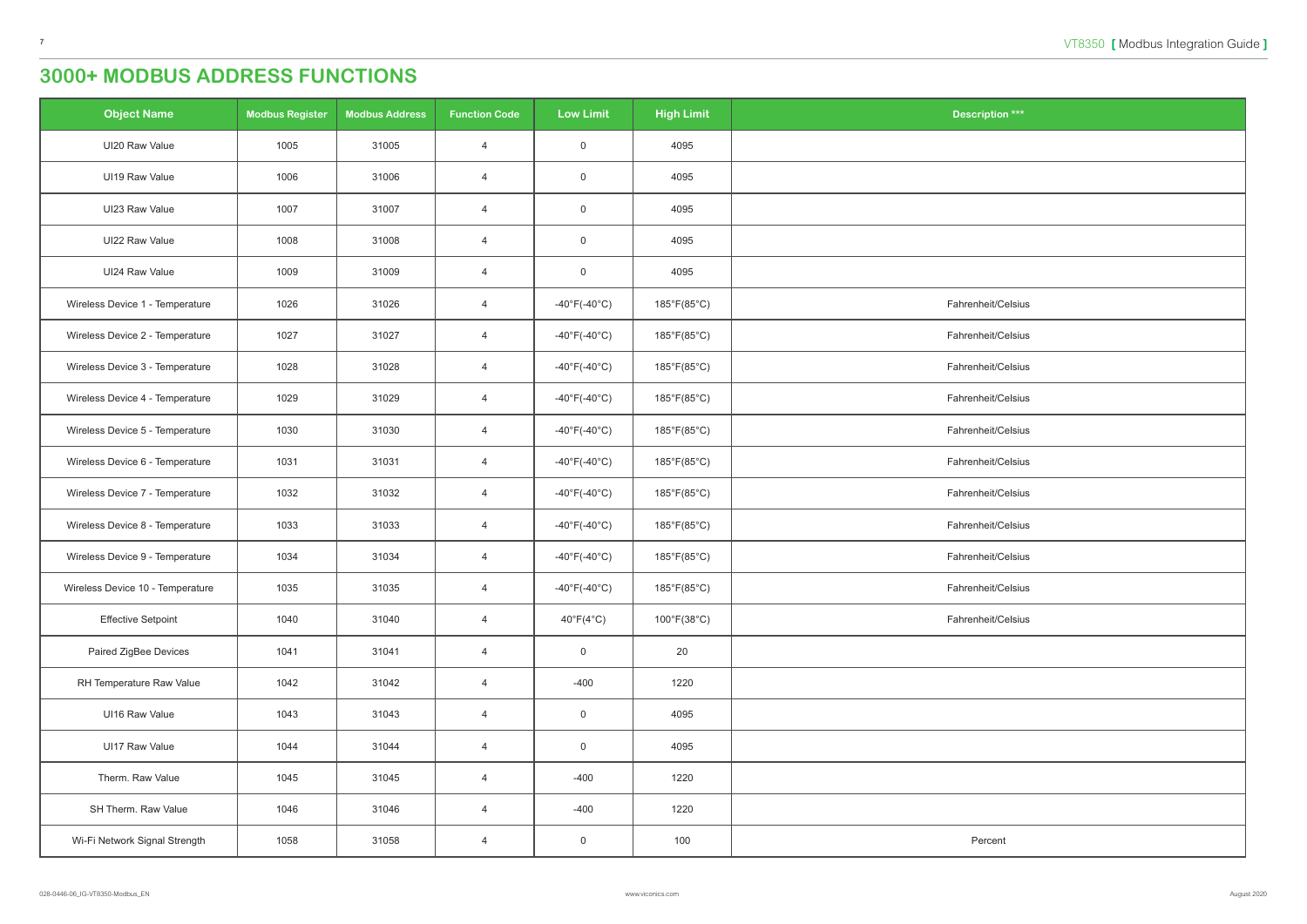| <b>Object Name</b>               | <b>Modbus Register</b> | <b>Modbus Address</b> | <b>Function Code</b> | <b>Low Limit</b>                  | <b>High Limit</b>           | <b>Description ***</b>           |
|----------------------------------|------------------------|-----------------------|----------------------|-----------------------------------|-----------------------------|----------------------------------|
| Wi-Fi Module Boot Count          | 1059                   | 31059                 | $\overline{4}$       | $\overline{0}$                    | 32767                       |                                  |
| Wireless Device 11 - Temperature | 1061                   | 31061                 | $\overline{4}$       | $-40^{\circ}$ F( $-40^{\circ}$ C) | 185°F(85°C)                 | Fahrenheit/Celsius               |
| Wireless Device 12 - Temperature | 1062                   | 31062                 | 4                    | -40°F(-40°C)                      | 185°F(85°C)                 | Fahrenheit/Celsius               |
| Wireless Device 13 - Temperature | 1063                   | 31063                 | $\overline{4}$       | $-40^{\circ}$ F( $-40^{\circ}$ C) | 185°F(85°C)                 | Fahrenheit/Celsius               |
| Wireless Device 14 - Temperature | 1064                   | 31064                 | $\overline{4}$       | $-40^{\circ}$ F(-40 $^{\circ}$ C) | 185°F(85°C)                 | Fahrenheit/Celsius               |
| Wireless Device 15 - Temperature | 1065                   | 31065                 | $\overline{4}$       | $-40^{\circ}$ F(-40 $^{\circ}$ C) | 185°F(85°C)                 | Fahrenheit/Celsius               |
| Wireless Device 16 - Temperature | 1066                   | 31066                 | $\overline{4}$       | $-40^{\circ}$ F( $-40^{\circ}$ C) | 185°F(85°C)                 | Fahrenheit/Celsius               |
| Wireless Device 17 - Temperature | 1067                   | 31067                 | $\overline{4}$       | -40°F(-40°C)                      | 185°F(85°C)                 | Fahrenheit/Celsius               |
| Wireless Device 18 - Temperature | 1068                   | 31068                 | $\overline{4}$       | $-40^{\circ}$ F( $-40^{\circ}$ C) | 185°F(85°C)                 | Fahrenheit/Celsius               |
| Wireless Device 19 - Temperature | 1069                   | 31069                 | $\overline{4}$       | $-40^{\circ}$ F(-40 $^{\circ}$ C) | $185^{\circ}F(85^{\circ}C)$ | Fahrenheit/Celsius               |
| Wireless Device 20 - Temperature | 1070                   | 31070                 | $\overline{4}$       | $-40^{\circ}$ F(-40 $^{\circ}$ C) | 185°F(85°C)                 | Fahrenheit/Celsius               |
| Wireless Device 1 - Humidity     | 1071                   | 31071                 | $\overline{4}$       | $\overline{0}$                    | 100                         | <b>Percent Relative Humidity</b> |
| Wireless Device 2 - Humidity     | 1072                   | 31072                 | $\overline{4}$       | $\overline{0}$                    | 100                         | Percent Relative Humidity        |
| Wireless Device 3 - Humidity     | 1073                   | 31073                 | $\overline{4}$       | $\overline{0}$                    | 100                         | <b>Percent Relative Humidity</b> |
| Wireless Device 4 - Humidity     | 1074                   | 31074                 | 4                    | $\overline{0}$                    | 100                         | <b>Percent Relative Humidity</b> |
| Wireless Device 5 - Humidity     | 1075                   | 31075                 | $\overline{4}$       | $\overline{0}$                    | 100                         | <b>Percent Relative Humidity</b> |
| Wireless Device 6 - Humidity     | 1076                   | 31076                 | $\overline{4}$       | $\overline{0}$                    | 100                         | <b>Percent Relative Humidity</b> |
| Wireless Device 7 - Humidity     | 1077                   | 31077                 | $\overline{4}$       | $\mathsf 0$                       | 100                         | <b>Percent Relative Humidity</b> |
| Wireless Device 8 - Humidity     | 1078                   | 31078                 | $\overline{4}$       | $\overline{0}$                    | 100                         | <b>Percent Relative Humidity</b> |
| Wireless Device 9 - Humidity     | 1079                   | 31079                 | $\overline{4}$       | $\overline{0}$                    | 100                         | <b>Percent Relative Humidity</b> |
| Wireless Device 10 - Humidity    | 1080                   | 31080                 | 4                    | $\mathsf 0$                       | 100                         | <b>Percent Relative Humidity</b> |
| Wireless Device 11 - Humidity    | 1081                   | 31081                 | $\overline{4}$       | $\overline{0}$                    | 100                         | <b>Percent Relative Humidity</b> |
| Wireless Device 12 - Humidity    | 1082                   | 31082                 | $\overline{4}$       | $\overline{0}$                    | 100                         | <b>Percent Relative Humidity</b> |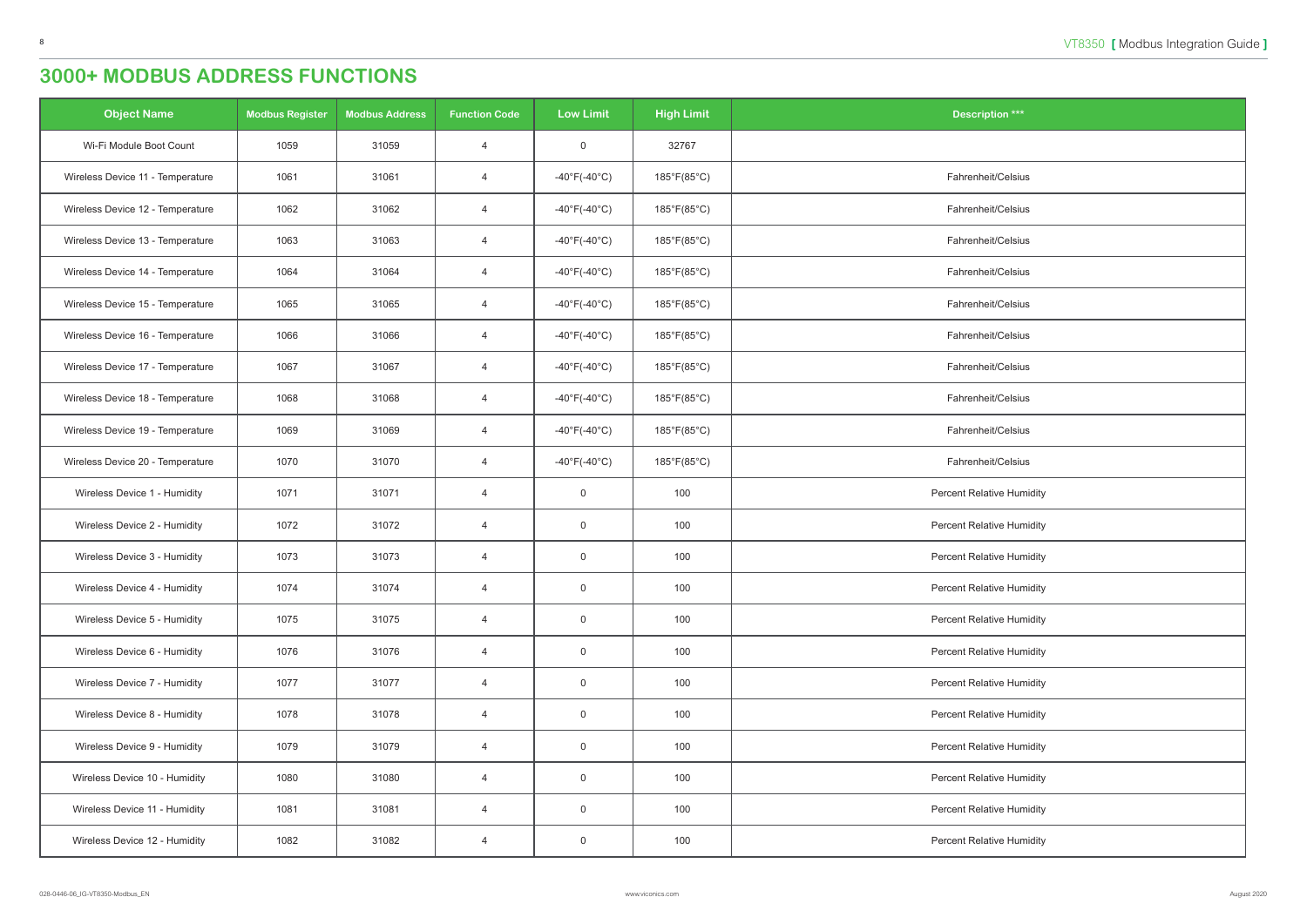| <b>Object Name</b>            | <b>Modbus Register</b> | <b>Modbus Address</b> | <b>Function Code</b> | <b>Low Limit</b> | <b>High Limit</b> | Description ***                  |
|-------------------------------|------------------------|-----------------------|----------------------|------------------|-------------------|----------------------------------|
| Wireless Device 13 - Humidity | 1083                   | 31083                 | $\overline{4}$       | $\overline{0}$   | 100               | <b>Percent Relative Humidity</b> |
| Wireless Device 14 - Humidity | 1084                   | 31084                 | $\overline{4}$       | $\overline{0}$   | 100               | <b>Percent Relative Humidity</b> |
| Wireless Device 15 - Humidity | 1085                   | 31085                 | $\overline{4}$       | $\overline{0}$   | 100               | <b>Percent Relative Humidity</b> |
| Wireless Device 16 - Humidity | 1086                   | 31086                 | $\overline{4}$       | $\overline{0}$   | 100               | <b>Percent Relative Humidity</b> |
| Wireless Device 17 - Humidity | 1087                   | 31087                 | $\overline{4}$       | $\mathsf 0$      | 100               | Percent Relative Humidity        |
| Wireless Device 18 - Humidity | 1088                   | 31088                 | $\overline{4}$       | $\overline{0}$   | 100               | <b>Percent Relative Humidity</b> |
| Wireless Device 19 - Humidity | 1089                   | 31089                 | $\overline{4}$       | $\mathsf 0$      | 100               | Percent Relative Humidity        |
| Wireless Device 20 - Humidity | 1090                   | 31090                 | $\overline{4}$       | $\overline{0}$   | 100               | <b>Percent Relative Humidity</b> |
| Wireless Device 1 - CO2       | 1091                   | 31091                 | $\overline{4}$       | $\overline{0}$   | 5000              | Parts per Million                |
| Wireless Device 2 - CO2       | 1092                   | 31092                 | $\overline{4}$       | $\overline{0}$   | 5000              | Parts per Million                |
| Wireless Device 3 - CO2       | 1093                   | 31093                 | $\overline{4}$       | $\mathbf 0$      | 5000              | Parts per Million                |
| Wireless Device 4 - CO2       | 1094                   | 31094                 | $\overline{4}$       | $\mathsf 0$      | 5000              | Parts per Million                |
| Wireless Device 5 - CO2       | 1095                   | 31095                 | $\overline{4}$       | $\overline{0}$   | 5000              | Parts per Million                |
| Wireless Device 6 - CO2       | 1096                   | 31096                 | $\overline{4}$       | $\overline{0}$   | 5000              | Parts per Million                |
| Wireless Device 7 - CO2       | 1097                   | 31097                 | $\overline{4}$       | $\overline{0}$   | 5000              | Parts per Million                |
| Wireless Device 8 - CO2       | 1098                   | 31098                 | $\overline{4}$       | $\overline{0}$   | 5000              | Parts per Million                |
| Wireless Device 9 - CO2       | 1099                   | 31099                 | $\overline{4}$       | $\mathsf 0$      | 5000              | Parts per Million                |
| Wireless Device 10 - CO2      | 1100                   | 31100                 | $\overline{4}$       | $\overline{0}$   | 5000              | Parts per Million                |
| Wireless Device 11 - CO2      | 1101                   | 31101                 | $\overline{4}$       | $\overline{0}$   | 5000              | Parts per Million                |
| Wireless Device 12 - CO2      | 1102                   | 31102                 | $\overline{4}$       | $\mathsf 0$      | 5000              | Parts per Million                |
| Wireless Device 13 - CO2      | 1103                   | 31103                 | $\overline{4}$       | $\mathsf 0$      | 5000              | Parts per Million                |
| Wireless Device 14 - CO2      | 1104                   | 31104                 | $\overline{4}$       | $\mathsf{O}$     | 5000              | Parts per Million                |
| Wireless Device 15 - CO2      | 1105                   | 31105                 | $\overline{4}$       | $\overline{0}$   | 5000              | Parts per Million                |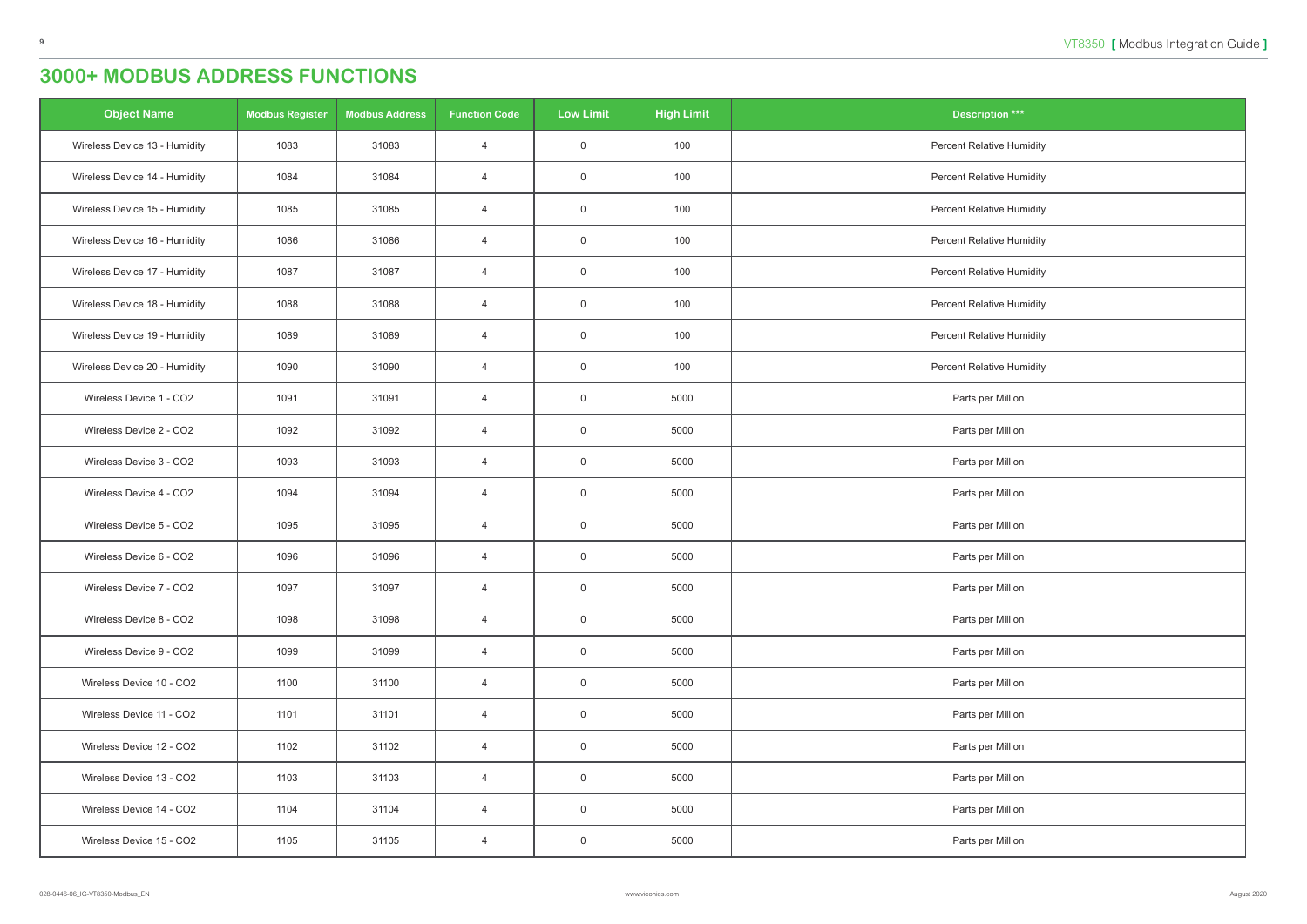| <b>Object Name</b>          | <b>Modbus Register</b> | <b>Modbus Address</b> | <b>Function Code</b> | <b>Low Limit</b> | <b>High Limit</b> | <b>Description ***</b>                                                  |
|-----------------------------|------------------------|-----------------------|----------------------|------------------|-------------------|-------------------------------------------------------------------------|
| Wireless Device 16 - CO2    | 1106                   | 31106                 | $\overline{4}$       | $\overline{0}$   | 5000              | Parts per Million                                                       |
| Wireless Device 17 - CO2    | 1107                   | 31107                 | $\overline{4}$       | $\overline{0}$   | 5000              | Parts per Million                                                       |
| Wireless Device 18 - CO2    | 1108                   | 31108                 | $\overline{4}$       | $\overline{0}$   | 5000              | Parts per Million                                                       |
| Wireless Device 19 - CO2    | 1109                   | 31109                 | $\overline{4}$       | $\overline{0}$   | 5000              | Parts per Million                                                       |
| Wireless Device 20 - CO2    | 1110                   | 31110                 | $\overline{4}$       | $\overline{0}$   | 5000              | Parts per Million                                                       |
| <b>Effective Occupancy</b>  | 5001                   | 35001                 | $\overline{4}$       | $\overline{0}$   | 3                 | 0=Occupied, 1=Unoccupied, 2=Override, 3=Standby                         |
| ZigBee Network Status       | 5003                   | 35003                 | $\overline{4}$       | $\overline{0}$   | $\overline{4}$    | 0=Not det., 1=Pwr on, 2=No NWK, 3=Joined, 4=Online                      |
| Weekday                     | 5005                   | 35005                 | $\overline{4}$       | $\overline{0}$   | 6                 | 0=Monday, 1=Tuesday, 2=Wed., 3=Thursday, 4=Friday, 5=Saturday, 6=Sunday |
| Program Status              | 5006                   | 35006                 | $\overline{4}$       | $\overline{0}$   | 5                 | 0=Idle, 1=Loading, 2=Running, 3=Waiting, 4=Halted, 5=Unloading          |
| Program Error               | 5007                   | 35007                 | $\overline{4}$       | $\overline{0}$   | 5                 | 0=No error, 1=Yield, 2=Runtime, 3=Syntax, 4=Memory, 5=Double err        |
| Wireless Device 1 - Status  | 5008                   | 35008                 | $\overline{4}$       | $\overline{0}$   | 6                 | 0=None, 1=Closed, 2=Opened, 3=No motion, 4=Motion, 5=Normal, 6=Leak     |
| Wireless Device 2 - Status  | 5009                   | 35009                 | $\overline{4}$       | $\overline{0}$   | 6                 | 0=None, 1=Closed, 2=Opened, 3=No motion, 4=Motion, 5=Normal, 6=Leak     |
| Wireless Device 3 - Status  | 5010                   | 35010                 | $\overline{4}$       | $\overline{0}$   | 6                 | 0=None, 1=Closed, 2=Opened, 3=No motion, 4=Motion, 5=Normal, 6=Leak     |
| Wireless Device 4 - Status  | 5011                   | 35011                 | $\overline{4}$       | $\overline{0}$   | 6                 | 0=None, 1=Closed, 2=Opened, 3=No motion, 4=Motion, 5=Normal, 6=Leak     |
| Wireless Device 5 - Status  | 5012                   | 35012                 | 4                    | $\overline{0}$   | 6                 | 0=None, 1=Closed, 2=Opened, 3=No motion, 4=Motion, 5=Normal, 6=Leak     |
| Wireless Device 6 - Status  | 5013                   | 35013                 | $\overline{4}$       | $\overline{0}$   | 6                 | 0=None, 1=Closed, 2=Opened, 3=No motion, 4=Motion, 5=Normal, 6=Leak     |
| Wireless Device 7 - Status  | 5014                   | 35014                 | $\overline{4}$       | $\overline{0}$   | 6                 | 0=None, 1=Closed, 2=Opened, 3=No motion, 4=Motion, 5=Normal, 6=Leak     |
| Wireless Device 8 - Status  | 5015                   | 35015                 | $\overline{4}$       | $\overline{0}$   | 6                 | 0=None, 1=Closed, 2=Opened, 3=No motion, 4=Motion, 5=Normal, 6=Leak     |
| Wireless Device 9 - Status  | 5016                   | 35016                 | $\overline{4}$       | $\overline{0}$   | 6                 | 0=None, 1=Closed, 2=Opened, 3=No motion, 4=Motion, 5=Normal, 6=Leak     |
| Wireless Device 10 - Status | 5017                   | 35017                 | $\overline{4}$       | $\overline{0}$   | 6                 | 0=None, 1=Closed, 2=Opened, 3=No motion, 4=Motion, 5=Normal, 6=Leak     |
| Wireless Device 1 - Battery | 5018                   | 35018                 | $\overline{4}$       | $\overline{0}$   | $\overline{2}$    | 0=None, 1=Normal, 2=Low                                                 |
| Wireless Device 2 - Battery | 5019                   | 35019                 | $\overline{4}$       | $\overline{0}$   | $\overline{2}$    | 0=None, 1=Normal, 2=Low                                                 |
| Wireless Device 3 - Battery | 5020                   | 35020                 | 4                    | $\overline{0}$   | $\overline{2}$    | 0=None, 1=Normal, 2=Low                                                 |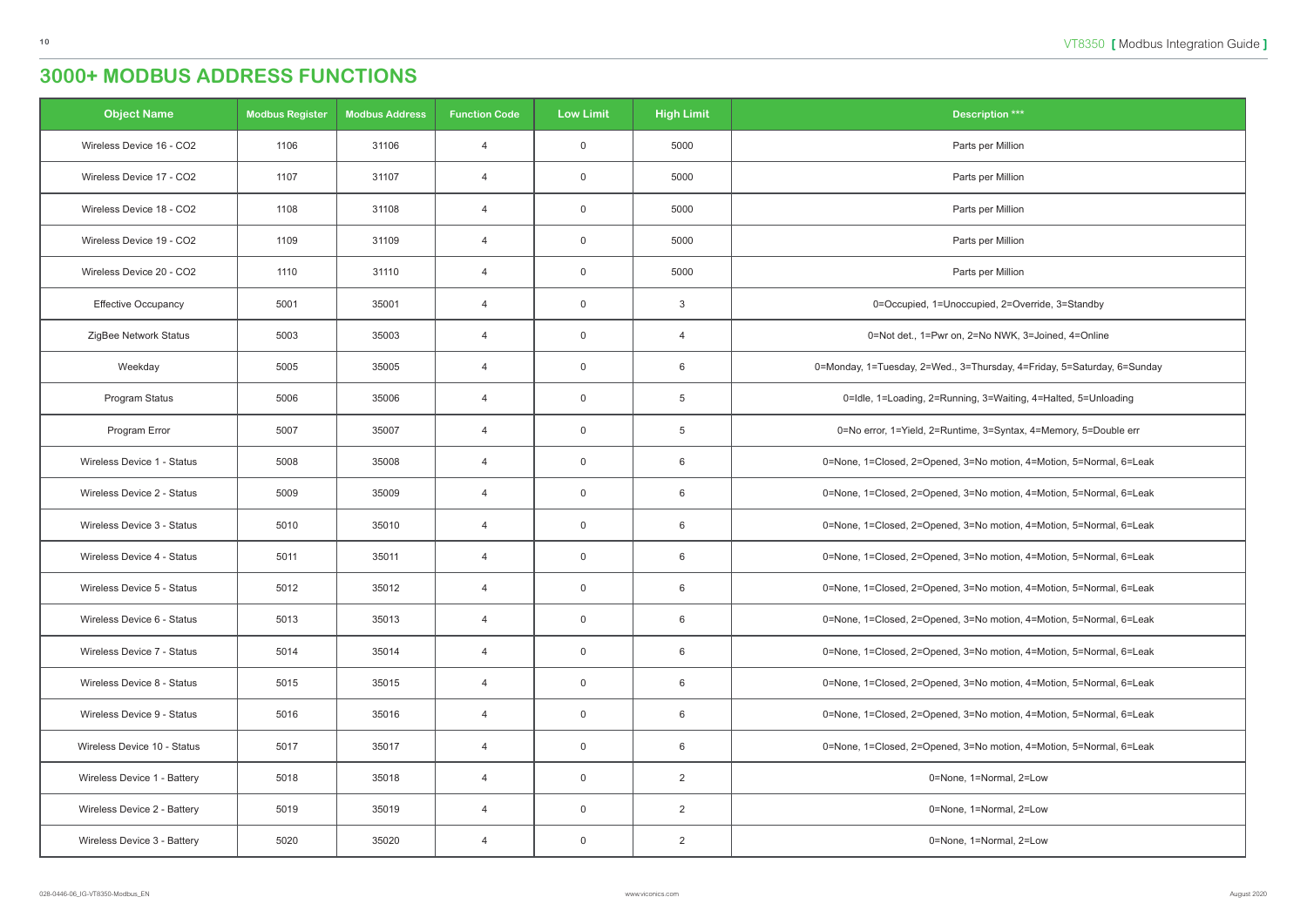| <b>Object Name</b>                           | <b>Modbus Register</b> | <b>Modbus Address</b> | <b>Function Code</b> | <b>Low Limit</b> | <b>High Limit</b> | <b>Description ***</b>                                                                                                                                                                                                              |
|----------------------------------------------|------------------------|-----------------------|----------------------|------------------|-------------------|-------------------------------------------------------------------------------------------------------------------------------------------------------------------------------------------------------------------------------------|
| Wireless Device 4 - Battery                  | 5021                   | 35021                 | $\overline{4}$       | $\overline{0}$   | $\overline{2}$    | 0=None, 1=Normal, 2=Low                                                                                                                                                                                                             |
| Wireless Device 5 - Battery                  | 5022                   | 35022                 | $\overline{4}$       | $\mathsf{O}$     | $\overline{2}$    | 0=None, 1=Normal, 2=Low                                                                                                                                                                                                             |
| Wireless Device 6 - Battery                  | 5023                   | 35023                 | $\overline{4}$       | $\overline{0}$   | $\overline{2}$    | 0=None, 1=Normal, 2=Low                                                                                                                                                                                                             |
| Wireless Device 7 - Battery                  | 5024                   | 35024                 | $\overline{4}$       | $\mathsf{O}$     | $\overline{2}$    | 0=None, 1=Normal, 2=Low                                                                                                                                                                                                             |
| Wireless Device 8 - Battery                  | 5025                   | 35025                 | $\overline{4}$       | $\mathbf 0$      | $\overline{2}$    | 0=None, 1=Normal, 2=Low                                                                                                                                                                                                             |
| Wireless Device 9 - Battery                  | 5026                   | 35026                 | $\overline{4}$       | $\mathbf 0$      | $\overline{2}$    | 0=None, 1=Normal, 2=Low                                                                                                                                                                                                             |
| Wireless Device 10 - Battery                 | 5027                   | 35027                 | $\overline{4}$       | $\overline{0}$   | $\overline{2}$    | 0=None, 1=Normal, 2=Low                                                                                                                                                                                                             |
| Wireless Device 1 - Communication Status     | 5028                   | 35028                 | $\overline{4}$       | $\overline{0}$   | 3                 | 0=Not paired, 1=Online, 2=Invalid, 3=Offine                                                                                                                                                                                         |
| Wireless Device 2 - Communication Status     | 5029                   | 35029                 | $\overline{4}$       | $\mathbf 0$      | 3                 | 0=Not paired, 1=Online, 2=Invalid, 3=Offine                                                                                                                                                                                         |
| Wireless Device 3 - Communication Status     | 5030                   | 35030                 | $\overline{4}$       | $\overline{0}$   | 3                 | 0=Not paired, 1=Online, 2=Invalid, 3=Offine                                                                                                                                                                                         |
| Wireless Device 4 - Communication Status     | 5031                   | 35031                 | $\overline{4}$       | $\mathbf 0$      | 3                 | 0=Not paired, 1=Online, 2=Invalid, 3=Offine                                                                                                                                                                                         |
| Wireless Device 5 - Communication Status     | 5032                   | 35032                 | $\overline{4}$       | $\mathbf 0$      | 3                 | 0=Not paired, 1=Online, 2=Invalid, 3=Offine                                                                                                                                                                                         |
| Wireless Device 6 - Communication Status     | 5033                   | 35033                 | $\overline{4}$       | $\overline{0}$   | 3                 | 0=Not paired, 1=Online, 2=Invalid, 3=Offine                                                                                                                                                                                         |
| Wireless Device 7 - Communication Status     | 5034                   | 35034                 | $\overline{4}$       | $\mathbf 0$      | 3                 | 0=Not paired, 1=Online, 2=Invalid, 3=Offine                                                                                                                                                                                         |
| Wireless Device 8 - Communication Status     | 5035                   | 35035                 | 4                    | 0                | 3                 | 0=Not paired, 1=Online, 2=Invalid, 3=Offine                                                                                                                                                                                         |
| Wireless Device 9 - Communication Status     | 5036                   | 35036                 | $\overline{4}$       | $\overline{0}$   | 3                 | 0=Not paired, 1=Online, 2=Invalid, 3=Offine                                                                                                                                                                                         |
| Wireless Device 10 - Communication<br>Status | 5037                   | 35037                 | $\overline{4}$       | $\mathbf 0$      | $\mathbf{3}$      | 0=Not paired, 1=Online, 2=Invalid, 3=Offine                                                                                                                                                                                         |
| CO2 Effective Source                         | 5044                   | 35044                 | $\overline{4}$       | $\overline{0}$   | 23                | 0=None, 1=Internal, 2=Error, 3=Wired, 4=WL 1, 5=WL 2, 6=WL 3, 7=WL 4, 8=WL 5, 9=WL 6, 10=WL 7, 11=WL 8,<br>12=WL 9, 13=WL 10, 14=WL 11, 15=WL 12, 16=WL 13, 17=WL 14, 18=WL 15, 19=WL 16, 20=WL 17, 21=WL 18,<br>22=WL 19, 23=WL 20 |
| Effective temperature sensor                 | 5048                   | 35048                 | $\overline{4}$       | $\overline{0}$   | 22                | 0=Wired, 1=Internal, 2=WL IO, 3= WL 1, 4=WL 2, 5=WL 3, 6=WL 4, 7=WL 5, 8=WL 6, 9=WL 7, 10=WL 8, 11=WL 9,<br>12=WL 10, 13= WL 11, 14=WL 12, 15=WL 13, 16=WL 14, 17=WL 15, 18=WL 16, 19=WL 17, 20=WL 18, 21=WL 19,<br>22=WL 20        |
| Effective relative humidity sensor           | 5049                   | 35049                 | $\overline{4}$       | $\overline{0}$   | 21                | 0=None, 1=Internal, 2=WL 1, 3= WL 2, 4=WL 3, 5=WL 4, 6=WL 5, 7=WL 6, 8=WL 7, 9=WL 8, 10=WL 9, 11=WL 10,<br>12= WL 11, 13=WL 12, 14=WL 13, 15=WL 14, 16=WL 15, 17=WL 16, 18=WL 17, 19=WL 18, 20=WL 19, 21=WL 20                      |
| Effective System Mode                        | 5050                   | 35050                 | $\overline{4}$       | $\overline{0}$   |                   | 0=Cool, 1=Heat                                                                                                                                                                                                                      |
| Wi-Fi Module Status                          | 5051                   | 35051                 | $\overline{4}$       | $\overline{0}$   | 6                 | 0=Offline, 1=Initializing, 2=Ready, 3=Booting, 4=Resetting, 5=Fail, 6=Testing                                                                                                                                                       |
| Wi-Fi Status                                 | 5052                   | 35052                 | $\overline{4}$       | $\overline{0}$   | 6                 | 0=Idle, 1=Associate, 2=Config., 3=Ready, 4=Online, 5=Disconn., 6=Failure                                                                                                                                                            |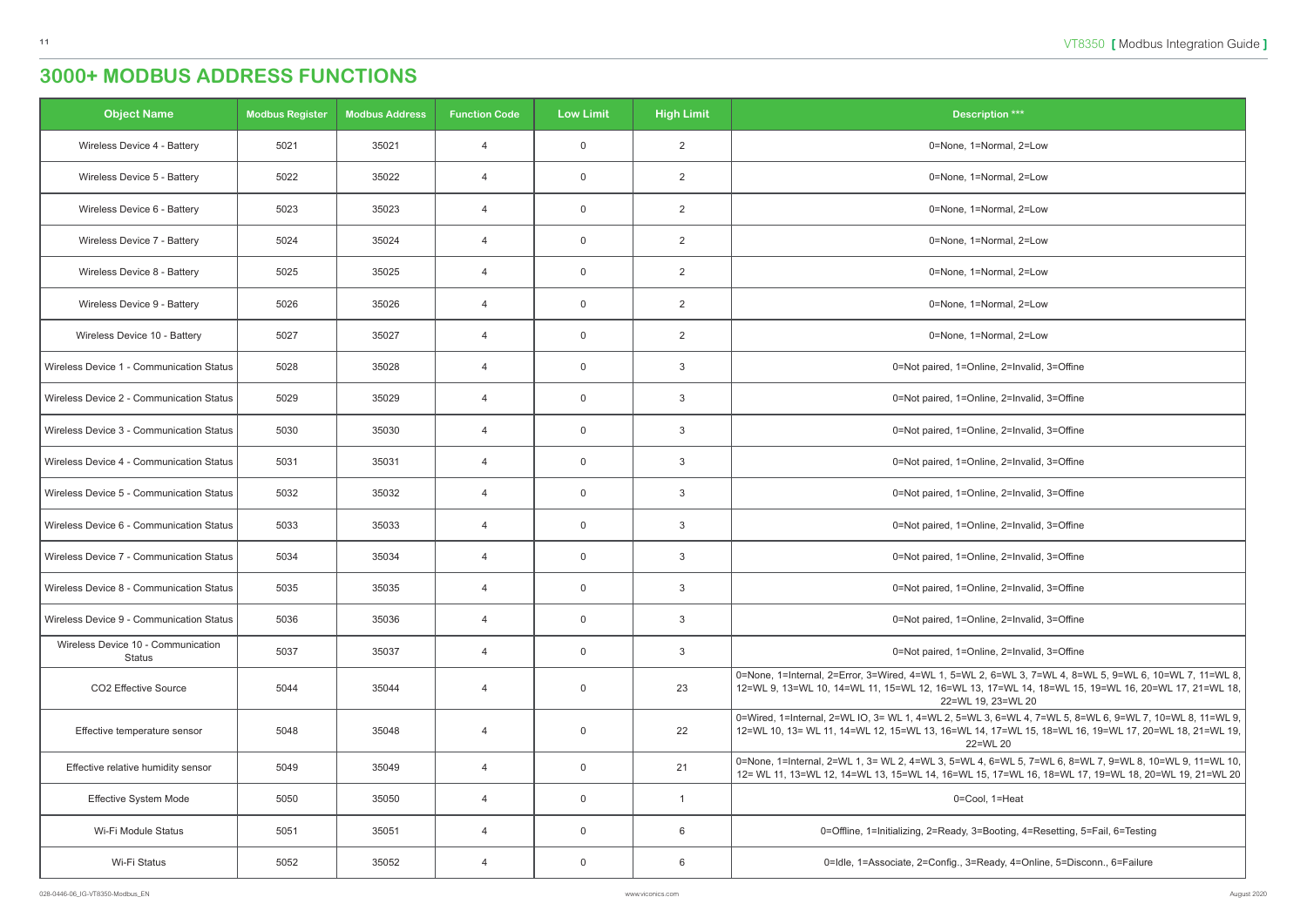| <b>Object Name</b>             | <b>Modbus Register</b> | <b>Modbus Address</b> | <b>Function Code</b> | <b>Low Limit</b> | <b>High Limit</b> | <b>Description ***</b>                                              |
|--------------------------------|------------------------|-----------------------|----------------------|------------------|-------------------|---------------------------------------------------------------------|
| <b>BACnet IP Status</b>        | 5053                   | 35053                 | $\overline{4}$       | $\overline{0}$   |                   | 0=Disabled, 1=Enabled                                               |
| <b>SMTP Server Status</b>      | 5054                   | 35054                 | $\overline{4}$       | $\overline{0}$   | 3                 | 0=Unkown, 1=Disabled, 2=Offline, 3=Online                           |
| <b>Facility Expert Enabled</b> | 5055                   | 35055                 | $\overline{4}$       | $\overline{0}$   |                   | 0=Disabled, 1=Enabled                                               |
| <b>Facility Expert Status</b>  | 5056                   | 35056                 | $\overline{4}$       | $\overline{0}$   | 5                 | 0=Disabled, 1=Offline, 2=Connect., 3=Online, 4=Failure, 5=Unknown   |
| Wireless Device 11 - Status    | 5057                   | 35057                 | $\overline{4}$       | $\overline{0}$   | 6                 | 0=None, 1=Closed, 2=Opened, 3=No motion, 4=Motion, 5=Normal, 6=Leak |
| Wireless Device 12 - Status    | 5058                   | 35058                 | $\overline{4}$       | $\overline{0}$   | 6                 | 0=None, 1=Closed, 2=Opened, 3=No motion, 4=Motion, 5=Normal, 6=Leak |
| Wireless Device 13 - Status    | 5059                   | 35059                 | $\overline{4}$       | $\overline{0}$   | 6                 | 0=None, 1=Closed, 2=Opened, 3=No motion, 4=Motion, 5=Normal, 6=Leak |
| Wireless Device 14 - Status    | 5060                   | 35060                 | $\overline{4}$       | $\overline{0}$   | 6                 | 0=None, 1=Closed, 2=Opened, 3=No motion, 4=Motion, 5=Normal, 6=Leak |
| Wireless Device 15 - Status    | 5061                   | 35061                 | $\overline{4}$       | $\overline{0}$   | 6                 | 0=None, 1=Closed, 2=Opened, 3=No motion, 4=Motion, 5=Normal, 6=Leak |
| Wireless Device 16 - Status    | 5062                   | 35062                 | $\overline{4}$       | $\overline{0}$   | 6                 | 0=None, 1=Closed, 2=Opened, 3=No motion, 4=Motion, 5=Normal, 6=Leak |
| Wireless Device 17 - Status    | 5063                   | 35063                 | $\overline{4}$       | $\overline{0}$   | 6                 | 0=None, 1=Closed, 2=Opened, 3=No motion, 4=Motion, 5=Normal, 6=Leak |
| Wireless Device 18 - Status    | 5064                   | 35064                 | $\overline{4}$       | $\overline{0}$   | 6                 | 0=None, 1=Closed, 2=Opened, 3=No motion, 4=Motion, 5=Normal, 6=Leak |
| Wireless Device 19 - Status    | 5065                   | 35065                 | $\overline{4}$       | $\overline{0}$   | 6                 | 0=None, 1=Closed, 2=Opened, 3=No motion, 4=Motion, 5=Normal, 6=Leak |
| Wireless Device 20 - Status    | 5066                   | 35066                 | $\overline{4}$       | $\overline{0}$   | 6                 | 0=None, 1=Closed, 2=Opened, 3=No motion, 4=Motion, 5=Normal, 6=Leak |
| Wireless Device 11 - Battery   | 5067                   | 35067                 | 4                    | $\overline{0}$   | $\overline{2}$    | 0=None, 1=Normal, 2=Low                                             |
| Wireless Device 12 - Battery   | 5068                   | 35068                 | $\overline{4}$       | $\overline{0}$   | $\overline{2}$    | 0=None, 1=Normal, 2=Low                                             |
| Wireless Device 13 - Battery   | 5069                   | 35069                 | $\overline{4}$       | $\overline{0}$   | $\overline{2}$    | 0=None, 1=Normal, 2=Low                                             |
| Wireless Device 14 - Battery   | 5070                   | 35070                 | $\overline{4}$       | $\mathsf 0$      | $\overline{2}$    | 0=None, 1=Normal, 2=Low                                             |
| Wireless Device 15 - Battery   | 5071                   | 35071                 | $\overline{4}$       | $\overline{0}$   | $\overline{2}$    | 0=None, 1=Normal, 2=Low                                             |
| Wireless Device 16 - Battery   | 5072                   | 35072                 | $\overline{4}$       | $\overline{0}$   | $\overline{2}$    | 0=None, 1=Normal, 2=Low                                             |
| Wireless Device 17 - Battery   | 5073                   | 35073                 | $\overline{4}$       | $\overline{0}$   | $\overline{2}$    | 0=None, 1=Normal, 2=Low                                             |
| Wireless Device 18 - Battery   | 5074                   | 35074                 | $\overline{4}$       | $\overline{0}$   | $\overline{2}$    | 0=None, 1=Normal, 2=Low                                             |
| Wireless Device 19 - Battery   | 5075                   | 35075                 | $\overline{4}$       | $\overline{0}$   | $\overline{2}$    | 0=None, 1=Normal, 2=Low                                             |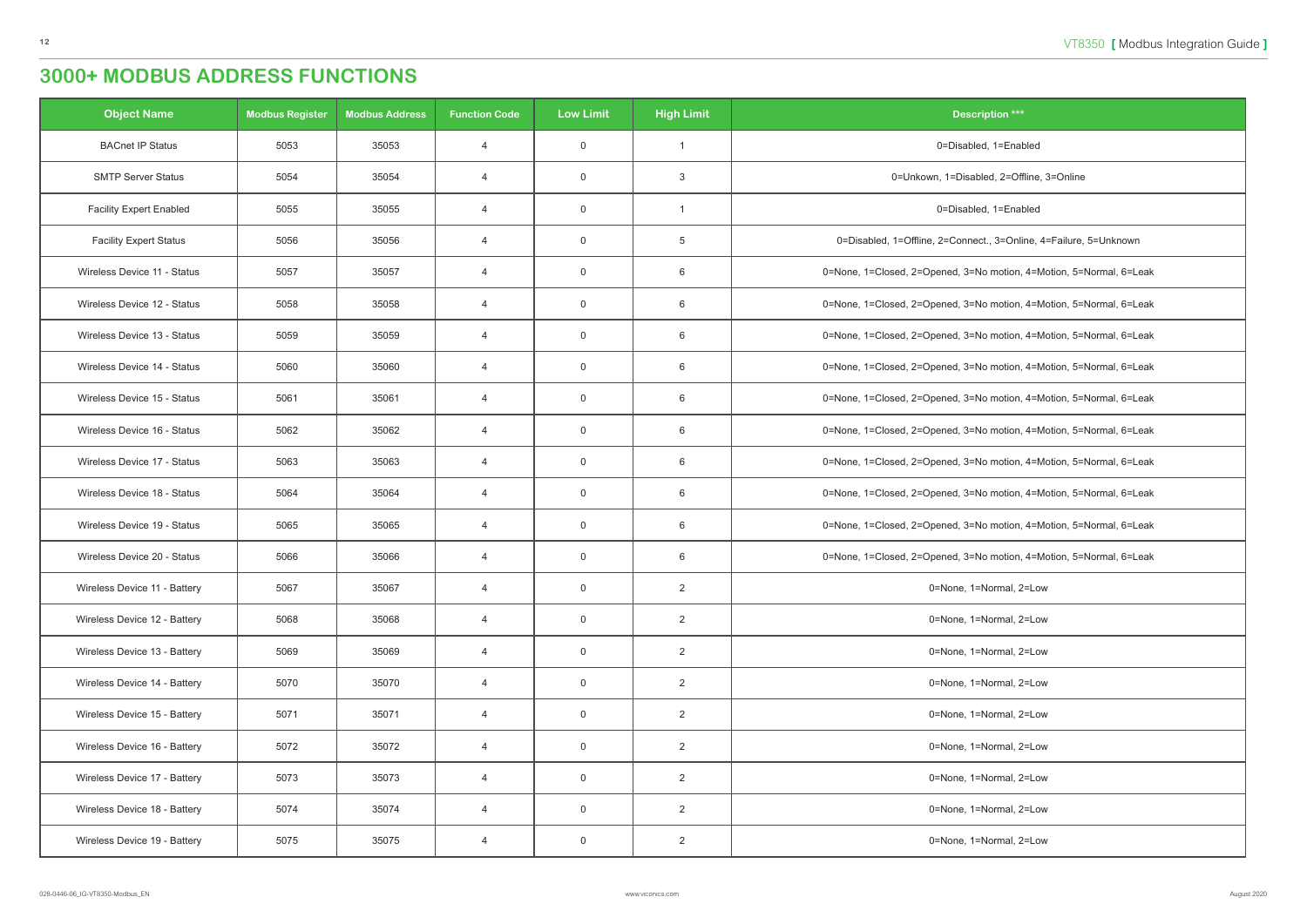| <b>Object Name</b>                                  | <b>Modbus Register</b> | <b>Modbus Address</b> | <b>Function Code</b> | <b>Low Limit</b> | <b>High Limit</b> | <b>Description ***</b>                                                      |
|-----------------------------------------------------|------------------------|-----------------------|----------------------|------------------|-------------------|-----------------------------------------------------------------------------|
| Wireless Device 20 - Battery                        | 5076                   | 35076                 | $\overline{4}$       | $\overline{0}$   | $\overline{2}$    | 0=None, 1=Normal, 2=Low                                                     |
| Wireless Device 11 - Communication<br><b>Status</b> | 5077                   | 35077                 | $\overline{4}$       | $\overline{0}$   | 3                 | 0=Not paired, 1=Online, 2=Invalid, 3=Offine                                 |
| Wireless Device 12 - Communication<br><b>Status</b> | 5078                   | 35078                 | $\overline{4}$       | $\overline{0}$   | 3                 | 0=Not paired, 1=Online, 2=Invalid, 3=Offine                                 |
| Wireless Device 13 - Communication<br><b>Status</b> | 5079                   | 35079                 | $\overline{4}$       | $\overline{0}$   | 3                 | 0=Not paired, 1=Online, 2=Invalid, 3=Offine                                 |
| Wireless Device 14 - Communication<br><b>Status</b> | 5080                   | 35080                 | $\overline{4}$       | $\overline{0}$   | 3                 | 0=Not paired, 1=Online, 2=Invalid, 3=Offine                                 |
| Wireless Device 15 - Communication<br><b>Status</b> | 5081                   | 35081                 | $\overline{4}$       | $\overline{0}$   | 3                 | 0=Not paired, 1=Online, 2=Invalid, 3=Offine                                 |
| Wireless Device 16 - Communication<br><b>Status</b> | 5082                   | 35082                 | $\overline{4}$       | $\overline{0}$   | 3                 | 0=Not paired, 1=Online, 2=Invalid, 3=Offine                                 |
| Wireless Device 17 - Communication<br><b>Status</b> | 5083                   | 35083                 | $\overline{4}$       | $\overline{0}$   | 3                 | 0=Not paired, 1=Online, 2=Invalid, 3=Offine                                 |
| Wireless Device 18 - Communication<br><b>Status</b> | 5084                   | 35084                 | $\overline{4}$       | $\overline{0}$   | 3                 | 0=Not paired, 1=Online, 2=Invalid, 3=Offine                                 |
| Wireless Device 19 - Communication<br><b>Status</b> | 5085                   | 35085                 | $\overline{4}$       | $\overline{0}$   | 3                 | 0=Not paired, 1=Online, 2=Invalid, 3=Offine                                 |
| Wireless Device 20 - Communication<br><b>Status</b> | 5086                   | 35086                 | $\overline{4}$       | $\overline{0}$   | 3                 | 0=Not paired, 1=Online, 2=Invalid, 3=Offine                                 |
| Wireless Device 1 - Sensor Type                     | 5087                   | 35087                 | $\overline{4}$       | $\overline{0}$   | $\overline{7}$    | 0=None, 1=Unknown, 2=Motion, 3=Contact, 4=Water, 5=Temp., 6=Temp./RH, 7=CO2 |
| Wireless Device 2 - Sensor Type                     | 5088                   | 35088                 | $\overline{4}$       | $\overline{0}$   | $\overline{7}$    | 0=None, 1=Unknown, 2=Motion, 3=Contact, 4=Water, 5=Temp., 6=Temp./RH, 7=CO2 |
| Wireless Device 3 - Sensor Type                     | 5089                   | 35089                 | $\overline{4}$       | $\overline{0}$   | $\overline{7}$    | 0=None, 1=Unknown, 2=Motion, 3=Contact, 4=Water, 5=Temp., 6=Temp./RH, 7=CO2 |
| Wireless Device 4 - Sensor Type                     | 5090                   | 35090                 | 4                    | $\mathbf 0$      | 7                 | 0=None, 1=Unknown, 2=Motion, 3=Contact, 4=Water, 5=Temp., 6=Temp./RH, 7=CO2 |
| Wireless Device 5 - Sensor Type                     | 5091                   | 35091                 | $\overline{4}$       | $\overline{0}$   | 7                 | 0=None, 1=Unknown, 2=Motion, 3=Contact, 4=Water, 5=Temp., 6=Temp./RH, 7=CO2 |
| Wireless Device 6 - Sensor Type                     | 5092                   | 35092                 | $\overline{4}$       | $\overline{0}$   | $\overline{7}$    | 0=None, 1=Unknown, 2=Motion, 3=Contact, 4=Water, 5=Temp., 6=Temp./RH, 7=CO2 |
| Wireless Device 7 - Sensor Type                     | 5093                   | 35093                 | $\overline{4}$       | $\overline{0}$   | $\overline{7}$    | 0=None, 1=Unknown, 2=Motion, 3=Contact, 4=Water, 5=Temp., 6=Temp./RH, 7=CO2 |
| Wireless Device 8 - Sensor Type                     | 5094                   | 35094                 | $\overline{4}$       | $\overline{0}$   | $\overline{7}$    | 0=None, 1=Unknown, 2=Motion, 3=Contact, 4=Water, 5=Temp., 6=Temp./RH, 7=CO2 |
| Wireless Device 9 - Sensor Type                     | 5095                   | 35095                 | $\overline{4}$       | $\overline{0}$   | $\overline{7}$    | 0=None, 1=Unknown, 2=Motion, 3=Contact, 4=Water, 5=Temp., 6=Temp./RH, 7=CO2 |
| Wireless Device 10 - Sensor Type                    | 5096                   | 35096                 | $\overline{4}$       | $\overline{0}$   | $\overline{7}$    | 0=None, 1=Unknown, 2=Motion, 3=Contact, 4=Water, 5=Temp., 6=Temp./RH, 7=CO2 |
| Wireless Device 11 - Sensor Type                    | 5097                   | 35097                 | $\overline{4}$       | $\overline{0}$   | $\overline{7}$    | 0=None, 1=Unknown, 2=Motion, 3=Contact, 4=Water, 5=Temp., 6=Temp./RH, 7=CO2 |
| Wireless Device 12 - Sensor Type                    | 5098                   | 35098                 | $\overline{4}$       | $\overline{0}$   | $\overline{7}$    | 0=None, 1=Unknown, 2=Motion, 3=Contact, 4=Water, 5=Temp., 6=Temp./RH, 7=CO2 |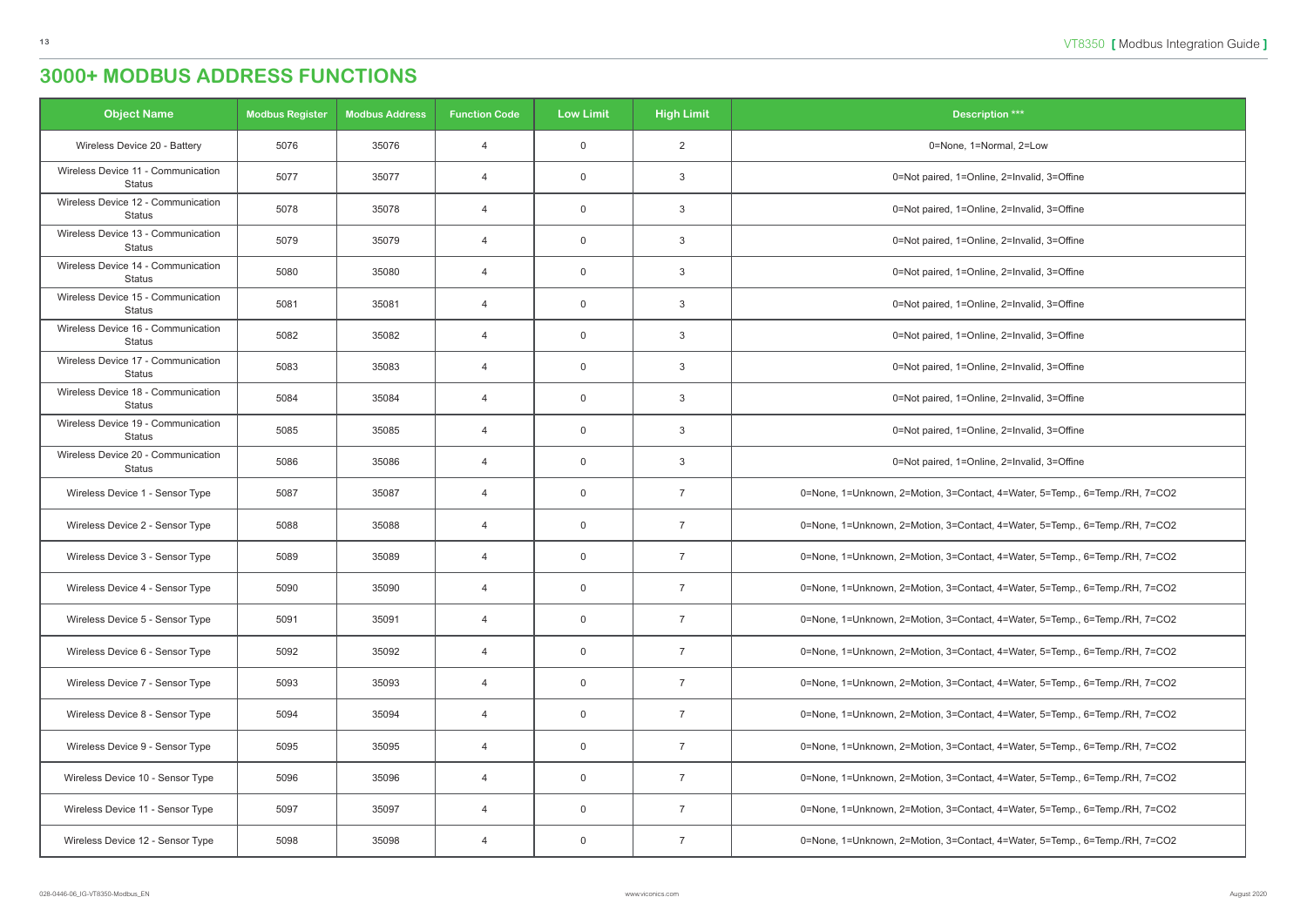| <b>Object Name</b>               | <b>Modbus Register</b> | <b>Modbus Address</b> | <b>Function Code</b> | <b>Low Limit</b> | <b>High Limit</b> | Description ***                                                             |
|----------------------------------|------------------------|-----------------------|----------------------|------------------|-------------------|-----------------------------------------------------------------------------|
| Wireless Device 13 - Sensor Type | 5099                   | 35099                 |                      | $\mathbf{0}$     |                   | 0=None, 1=Unknown, 2=Motion, 3=Contact, 4=Water, 5=Temp., 6=Temp./RH, 7=CO2 |
| Wireless Device 14 - Sensor Type | 5100                   | 35100                 | $\Delta$             | $\mathbf 0$      |                   | 0=None, 1=Unknown, 2=Motion, 3=Contact, 4=Water, 5=Temp., 6=Temp./RH, 7=CO2 |
| Wireless Device 15 - Sensor Type | 5101                   | 35101                 | $\overline{A}$       | $\mathbf 0$      |                   | 0=None, 1=Unknown, 2=Motion, 3=Contact, 4=Water, 5=Temp., 6=Temp./RH, 7=CO2 |
| Wireless Device 16 - Sensor Type | 5102                   | 35102                 | $\overline{4}$       | $\mathbf 0$      |                   | 0=None, 1=Unknown, 2=Motion, 3=Contact, 4=Water, 5=Temp., 6=Temp./RH, 7=CO2 |
| Wireless Device 17 - Sensor Type | 5103                   | 35103                 | $\overline{4}$       | $\mathbf{0}$     |                   | 0=None, 1=Unknown, 2=Motion, 3=Contact, 4=Water, 5=Temp., 6=Temp./RH, 7=CO2 |
| Wireless Device 18 - Sensor Type | 5104                   | 35104                 |                      | $\mathbf 0$      |                   | 0=None, 1=Unknown, 2=Motion, 3=Contact, 4=Water, 5=Temp., 6=Temp./RH, 7=CO2 |
| Wireless Device 19 - Sensor Type | 5105                   | 35105                 | $\overline{4}$       | $\mathbf 0$      |                   | 0=None, 1=Unknown, 2=Motion, 3=Contact, 4=Water, 5=Temp., 6=Temp./RH, 7=CO2 |
| Wireless Device 20 - Sensor Type | 5106                   | 35106                 | $\overline{A}$       | $\mathbf{0}$     |                   | 0=None, 1=Unknown, 2=Motion, 3=Contact, 4=Water, 5=Temp., 6=Temp./RH, 7=CO2 |
| Time source                      | 5107                   | 35107                 | $\overline{4}$       | $\mathbf 0$      |                   | 0=None, 1=Local, 2=BACnet, 3=NTP, 4=Cloud                                   |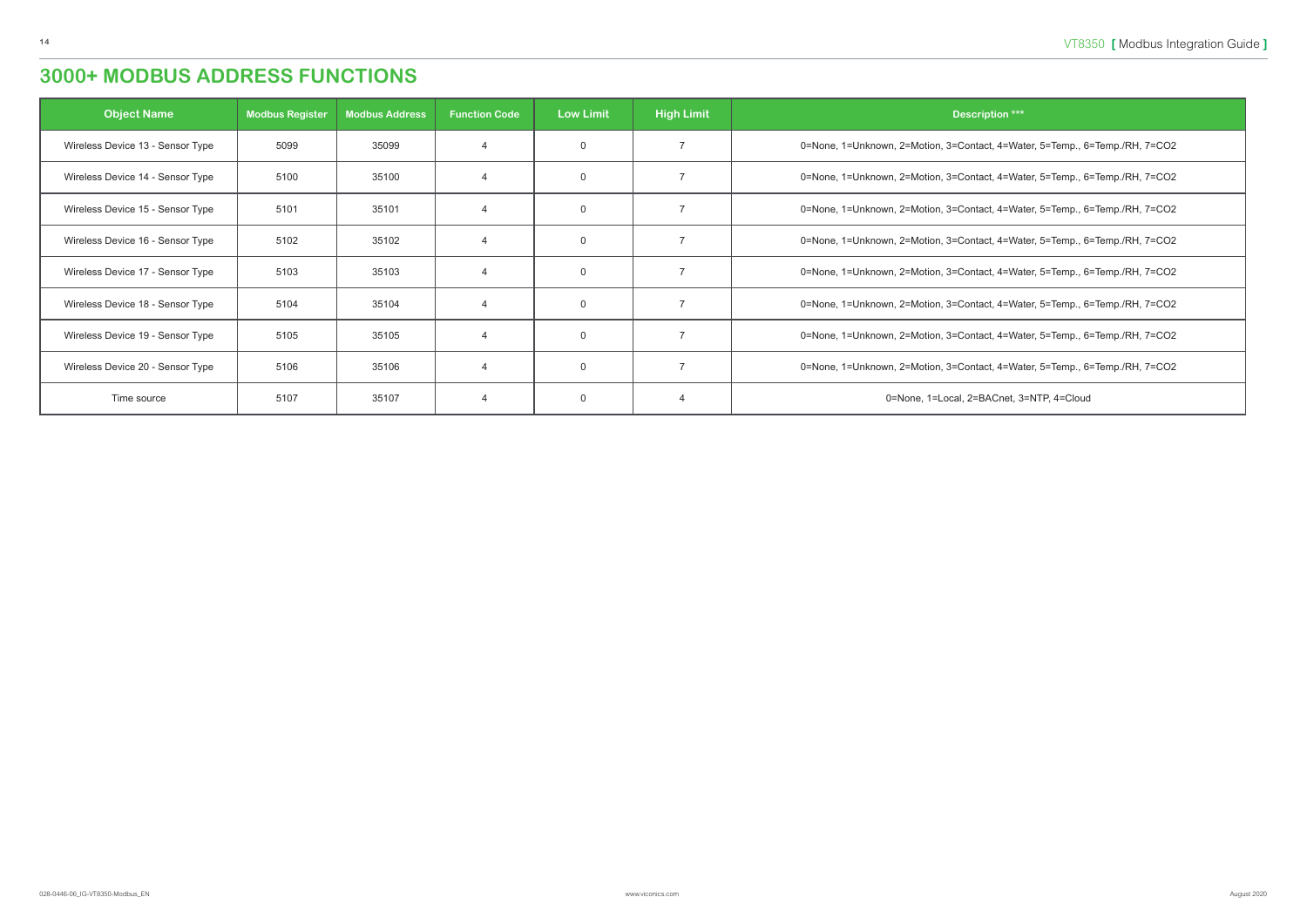<span id="page-14-0"></span>

| <b>Object Name</b>                | <b>Modbus Register</b> | <b>Modbus Address</b> | <b>Function Code</b> | <b>Low Limit</b> | <b>High Limit</b> | <b>Description ***</b>                                                                                                                                                                                                                                                       |
|-----------------------------------|------------------------|-----------------------|----------------------|------------------|-------------------|------------------------------------------------------------------------------------------------------------------------------------------------------------------------------------------------------------------------------------------------------------------------------|
| Temperature Scale                 |                        | 40001                 | 3,6                  | $\overline{0}$   |                   | $0 = ^{\circ}C, 1 = ^{\circ}F$                                                                                                                                                                                                                                               |
| Display Language                  | $\overline{2}$         | 40002                 | 3,6                  | $\mathbf 0$      | 22                | 0=English, 1=French, 2=Spanish, 3=Chinese, 4=Russian, 5=Arabic, 6=Bulgarian, 7=Czech, 8=Danish, 9=Dutch,<br>10=Finnish, 11=German, 12=Hungarian, 13=Indones, 14=Italian, 15=Norwegian, 16=Polish, 17=Portug., 18=Slo-<br>vak, 19=Swedish, 20=Turkish, 21=Japanese, 22=Hebrew |
| Fan Mode                          | $\mathbf{3}$           | 40003                 | 3,6                  | $\overline{0}$   | $\overline{4}$    | 0=Low, 1=Med, 2=High, 3=Auto, 4=On                                                                                                                                                                                                                                           |
| System Mode                       | $\overline{4}$         | 40004                 | 3,6                  | $\mathbf 0$      | 3                 | 0=Off, 1=Auto, 2=Cool, 3=Heat                                                                                                                                                                                                                                                |
| Auto Mode Enable                  | $6\phantom{1}6$        | 40006                 | 3,6                  | $\overline{0}$   |                   | 0=Disabled, 1=Enabled                                                                                                                                                                                                                                                        |
| UI16 Configuration                | 8                      | 40008                 | 3,6                  | $\overline{0}$   | $\overline{4}$    | 0=None, 1=Rem NSB, 2=Motion NO, 3=Motion NC, 4=Window                                                                                                                                                                                                                        |
| Room Humidity Display             | 10                     | 40010                 | 3,6                  | $\overline{0}$   |                   | 0=Disabled, 1=Enabled                                                                                                                                                                                                                                                        |
| <b>Dehumidification Lockout</b>   | 12                     | 40012                 | 3,6                  | $\overline{0}$   | $\overline{1}$    | 0=Disabled, 1=Enabled                                                                                                                                                                                                                                                        |
| Fan Sequence                      | 16                     | 40016                 | 3,6                  | $\overline{0}$   | $\overline{4}$    | 0=L-M-H, 1=L-H, 2=L-M-H-A, 3=L-H-A, 4=On-Auto                                                                                                                                                                                                                                |
| <b>Setpoint Function</b>          | 17                     | 40017                 | 3,6                  | $\overline{0}$   |                   | 0=Dual SP, 1=Attach SP                                                                                                                                                                                                                                                       |
| Auto Mode Fan Function            | 18                     | 40018                 | 3,6                  | $\overline{0}$   |                   | $0 = AS$ , $1 = AS/AD$                                                                                                                                                                                                                                                       |
| Fan Control in Heating Mode       | 19                     | 40019                 | 3,6                  | $\overline{0}$   | $\overline{2}$    | 0=On, 1=Off-Auto, 2=Off-All                                                                                                                                                                                                                                                  |
| Occupancy Command                 | 22                     | 40022                 | 3,6                  | $\overline{0}$   | $\overline{2}$    | 0=Loc. occ., 1=Occupied, 2=Unocc.                                                                                                                                                                                                                                            |
| <b>Network Units</b>              | 23                     | 40023                 | 3,6                  | $\overline{0}$   | -1                | 0=SI, 1=Imperial                                                                                                                                                                                                                                                             |
| No Activity Sleep Mode Time       | 26                     | 40026                 | 3,6                  | $\overline{0}$   |                   | 0=Disabled, 1=Enabled                                                                                                                                                                                                                                                        |
| <b>Time Format</b>                | 27                     | 40027                 | 3,6                  | $\overline{0}$   | $\overline{1}$    | 0=AM-PM, 1=24-Hours                                                                                                                                                                                                                                                          |
| <b>Standby Mode Configuration</b> | 28                     | 40028                 | 3,6                  | $\overline{0}$   | $\overline{1}$    | 0=Absolute, 1=Offset                                                                                                                                                                                                                                                         |
| <b>HMI Color</b>                  | 29                     | 40029                 | 3,6                  | $\overline{0}$   | 9                 | 0=White, 1=Green, 2=Blue, 3=Grey, 4=Dark grey, 5=Pink, 6=Purple, 7=Red, 8=Orange, 9=Black                                                                                                                                                                                    |
| Main Display                      | 30                     | 40030                 | 3,6                  | $\overline{0}$   | $\overline{1}$    | 0=Temp., 1=Setpoint                                                                                                                                                                                                                                                          |
| Long Message Background Colour    | 31                     | 40031                 | 3,6                  | $\overline{0}$   | 10                | 0=White, 1=Green, 2=Blue, 3=Grey, 4=Dark grey, 5=Pink, 6=Purple, 7=Red, 8=Orange, 9=Black, 10=Default                                                                                                                                                                        |
| Use Standby Screen                | 32                     | 40032                 | 3,6                  | $\overline{0}$   | $\mathbf{3}$      | 0=No, 1=Yes, 2=Occ. only, 3=Screen sav                                                                                                                                                                                                                                       |
| Control Type Output 1             | 34                     | 40034                 | 3,6                  | $\overline{0}$   | $\mathbf{3}$      | 0=On/Off, 1=Floating, 2=0-10V DA, 3=0-10V RA                                                                                                                                                                                                                                 |
| BO8 Aux Output Time Base          | 35                     | 40035                 | 3,6                  | $\overline{0}$   |                   | 0=15 min., 1=10 sec                                                                                                                                                                                                                                                          |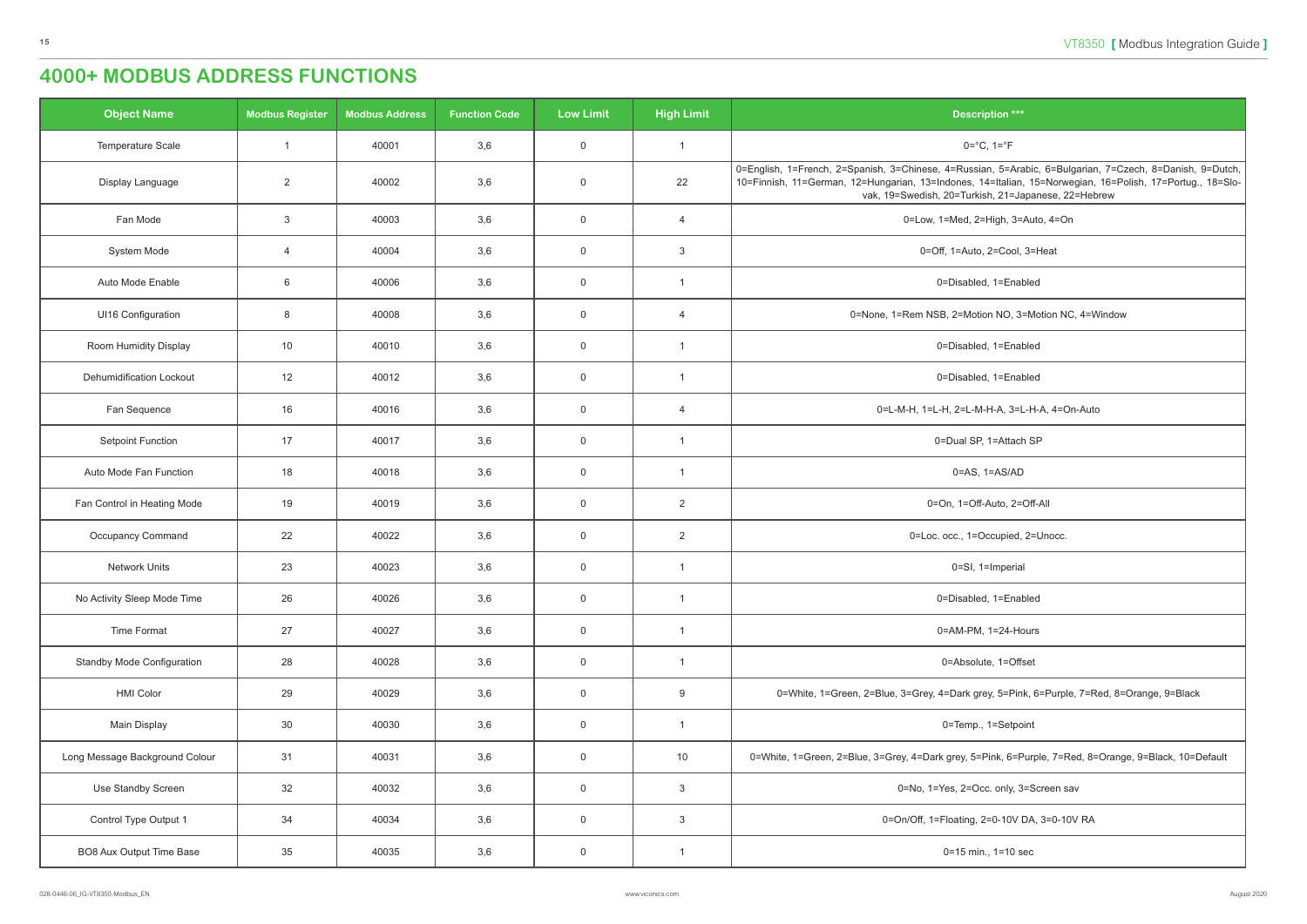| <b>Object Name</b>                  | <b>Modbus Register</b> | <b>Modbus Address</b> | <b>Function Code</b> | <b>Low Limit</b> | <b>High Limit</b> | <b>Description ***</b>                                                                           |
|-------------------------------------|------------------------|-----------------------|----------------------|------------------|-------------------|--------------------------------------------------------------------------------------------------|
| <b>BO8 Aux Output Configuration</b> | 36                     | 40036                 | 3,6                  | $\overline{0}$   | $\overline{5}$    | 0=Reheat NO, 1=Aux NO, 2=Aux NC, 3=Aux F&NO, 4=F&NC, 5=Reheat NC                                 |
| Sequence of Operation               | 37                     | 40037                 | 3,6                  | $\overline{0}$   | $5\phantom{.0}$   | 0=Cool only, 1=Heat only, 3=Cool-rht, 3=Heat-rht, 4=Cool/Heat, 5=Cl/ht-rht                       |
| UI17 Configuration                  | 38                     | 40038                 | 3,6                  | $\overline{0}$   | $\overline{4}$    | 0=None, 1=Door dry, 2=Override, 3=Filter, 4=Service                                              |
| UI19 Configuration                  | 39                     | 40039                 | 3,6                  | $\overline{0}$   | $\mathbf{3}$      | 0=None, 1=COC/NH, 2=COC/NC, 3=COS                                                                |
| UO9 Configuration                   | 41                     | 40041                 | 3,6                  | $\overline{0}$   | $\mathbf{3}$      | 0=Analog, 1=Binary, 2=Relay RC, 3=Relay RH                                                       |
| <b>UO10 Configuration</b>           | 42                     | 40042                 | 3,6                  | $\mathbf 0$      | $\overline{2}$    | 0=Analog, 1=Binary, 2=Relay RC                                                                   |
| <b>UO11 Configuration</b>           | 43                     | 40043                 | 3,6                  | $\overline{0}$   | $\overline{1}$    | 0=Analog, 1=Binary                                                                               |
| <b>UO12 Configuration</b>           | 44                     | 40044                 | 3,6                  | $\overline{0}$   |                   | 0=Analog, 1=Binary                                                                               |
| <b>Enable Smart Recovery</b>        | 51                     | 40051                 | 3,6                  | $\overline{0}$   | $\overline{1}$    | $0 = \text{Off}, 1 = \text{On}$                                                                  |
| Schedule Menu                       | 54                     | 40054                 | 3,6                  | $\overline{0}$   | $\mathbf{3}$      | 0=Disabled, 1=Enabled, 2=Dis.no.clk, 3=En.no.clk                                                 |
| French                              | 56                     | 40056                 | 3,6                  | $\overline{0}$   |                   | 0=Disabled, 1=Enabled                                                                            |
| Spanish                             | 57                     | 40057                 | 3,6                  | $\mathbf 0$      | $\overline{1}$    | 0=Disabled, 1=Enabled                                                                            |
| Chinese                             | 58                     | 40058                 | 3,6                  | $\overline{0}$   | $\overline{1}$    | 0=Disabled, 1=Enabled                                                                            |
| Russian                             | 59                     | 40059                 | 3,6                  | $\overline{0}$   | $\overline{1}$    | 0=Disabled, 1=Enabled                                                                            |
| Month                               | 60                     | 40060                 | 3,6                  | $\overline{0}$   | 11                | 0=Jan., 1=Feb., 2=Mar., 3=Apr., 4=May, 5=June, 6=July, 7=Aug., 8=Sept., 9=Oct., 10=Nov., 11=Dec. |
| Wireless Device 1 - Function        | 66                     | 40066                 | 3,6                  | $\overline{0}$   | 8                 | 0=None, 1=Window, 2=Door, 3=Motion, 4=Env. data, 5=Remove, 6=Water, 7=Refrig., 8=Freezer         |
| Wireless Device 2 - Function        | 67                     | 40067                 | 3,6                  | $\mathbf 0$      | 8                 | 0=None, 1=Window, 2=Door, 3=Motion, 4=Env. data, 5=Remove, 6=Water, 7=Refrig., 8=Freezer         |
| Wireless Device 3 - Function        | 68                     | 40068                 | 3,6                  | $\overline{0}$   | 8                 | 0=None, 1=Window, 2=Door, 3=Motion, 4=Env. data, 5=Remove, 6=Water, 7=Refrig., 8=Freezer         |
| Wireless Device 4 - Function        | 69                     | 40069                 | 3,6                  | $\overline{0}$   | 8                 | 0=None, 1=Window, 2=Door, 3=Motion, 4=Env. data, 5=Remove, 6=Water, 7=Refrig., 8=Freezer         |
| Wireless Device 5 - Function        | 70                     | 40070                 | 3,6                  | $\overline{0}$   | 8                 | 0=None, 1=Window, 2=Door, 3=Motion, 4=Env. data, 5=Remove, 6=Water, 7=Refrig., 8=Freezer         |
| Wireless Device 6 - Function        | 71                     | 40071                 | 3,6                  | $\overline{0}$   | 8                 | 0=None, 1=Window, 2=Door, 3=Motion, 4=Env. data, 5=Remove, 6=Water, 7=Refrig., 8=Freezer         |
| Wireless Device 7 - Function        | 72                     | 40072                 | 3,6                  | $\mathbf 0$      | 8                 | 0=None, 1=Window, 2=Door, 3=Motion, 4=Env. data, 5=Remove, 6=Water, 7=Refrig., 8=Freezer         |
| Wireless Device 8 - Function        | 73                     | 40073                 | 3,6                  | $\overline{0}$   | 8                 | 0=None, 1=Window, 2=Door, 3=Motion, 4=Env. data, 5=Remove, 6=Water, 7=Refrig., 8=Freezer         |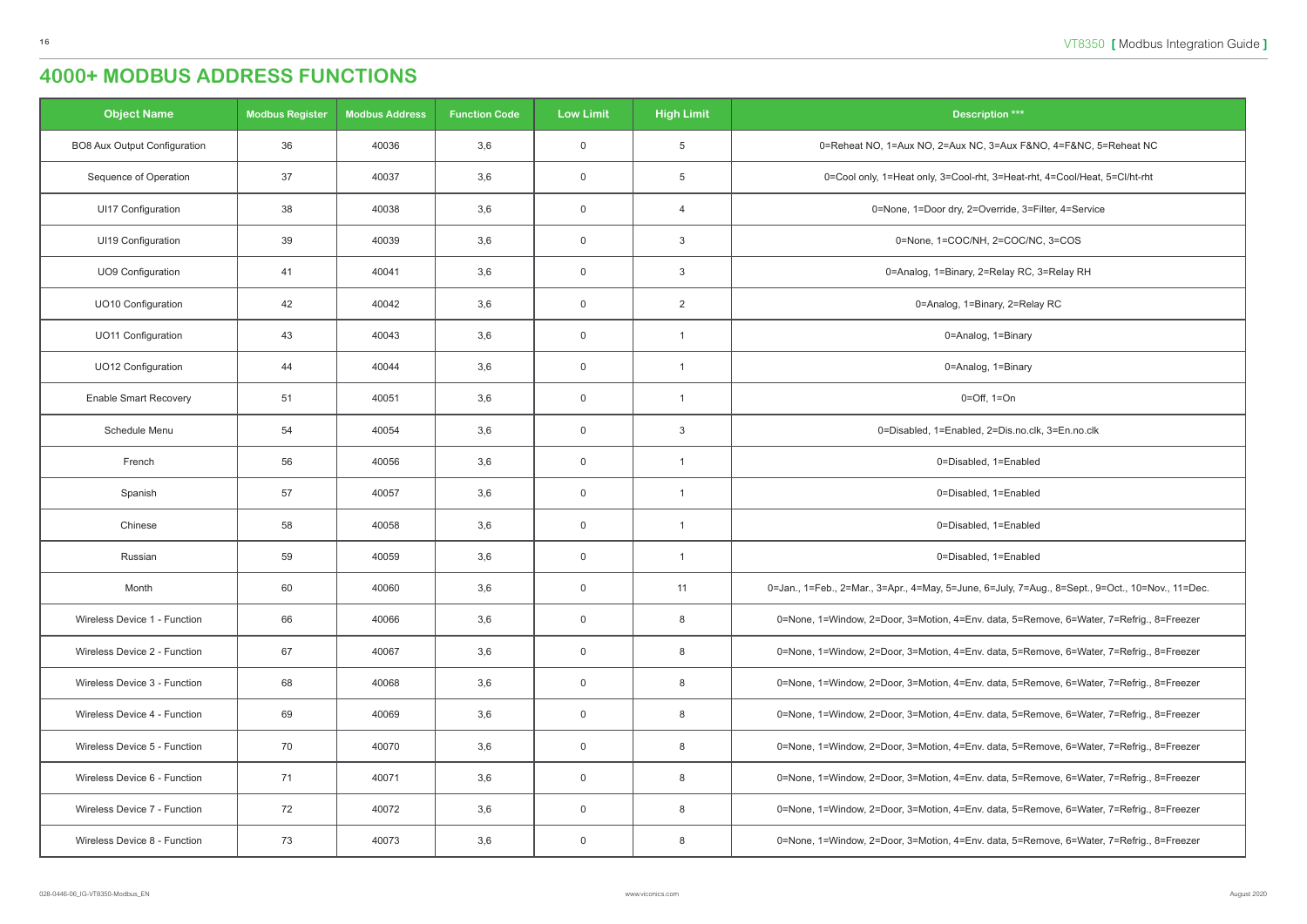| <b>Object Name</b>            | <b>Modbus Register</b> | <b>Modbus Address</b> | <b>Function Code</b> | <b>Low Limit</b> | <b>High Limit</b> | <b>Description ***</b>                                                                                                                                                                                                                                                                                                     |
|-------------------------------|------------------------|-----------------------|----------------------|------------------|-------------------|----------------------------------------------------------------------------------------------------------------------------------------------------------------------------------------------------------------------------------------------------------------------------------------------------------------------------|
| Wireless Device 9 - Function  | 74                     | 40074                 | 3,6                  | $\mathbf 0$      | 8                 | 0=None, 1=Window, 2=Door, 3=Motion, 4=Env. data, 5=Remove, 6=Water, 7=Refrig., 8=Freezer                                                                                                                                                                                                                                   |
| Wireless Device 10 - Function | 75                     | 40075                 | 3,6                  | $\overline{0}$   | 8                 | 0=None, 1=Window, 2=Door, 3=Motion, 4=Env. data, 5=Remove, 6=Water, 7=Refrig., 8=Freezer                                                                                                                                                                                                                                   |
| <b>Occupancy Source</b>       | 77                     | 40077                 | 3,6                  | $\mathbf 0$      | $\mathbf{3}$      | 0=Motion, 1=Schedule, 2=Mot. occ., 3=Mot. unoc.                                                                                                                                                                                                                                                                            |
| Mode Button                   | 78                     | 40078                 | 3,6                  | $\overline{0}$   | $\overline{1}$    | 0=Normal, 1=Off-Auto                                                                                                                                                                                                                                                                                                       |
| <b>Control Status</b>         | 79                     | 40079                 | $\mathbf{3}$         | $\overline{0}$   | $\overline{2}$    | 0=Off, 1=Cool, 2=Heat                                                                                                                                                                                                                                                                                                      |
| Custom button icon            | 81                     | 40081                 | 3,6                  | $\mathbf 0$      | 16                | 0=Default Button, 1=No Button, 2=System Mode Heat/Cool, 3=System Mode On/Off, 4=Fan Mode, 5=Override But-<br>ton, 6=Units Button, 7=Help Button, 8=Language Button, 9=Schedule Button, 10=Lighting Button, 11=Blind Button,  <br>12=Lamp Button, 13=Energy Button, 14=Make Room Button, 15=Setting Button, 16=Timer Button |
| Custom button behavior        | 82                     | 40082                 | 3,6                  | $\mathbf 0$      | 11                | 0=Default function, 1=No function, 2=System mode function, 3=Fan function, 4=Override function, 5=Schedule<br>function, 6=Units function, 7=Help function, 8=Language function, 9=Configuration function, 10=Custom function,<br>11=Standby function                                                                       |
| Arabic                        | 83                     | 40083                 | 3,6                  | $\overline{0}$   | $\overline{1}$    | 0=Disabled, 1=Enabled                                                                                                                                                                                                                                                                                                      |
| Czech                         | 85                     | 40085                 | 3,6                  | $\mathbf 0$      | $\overline{1}$    | 0=Disabled, 1=Enabled                                                                                                                                                                                                                                                                                                      |
| Danish                        | 86                     | 40086                 | 3,6                  | $\overline{0}$   | $\overline{1}$    | 0=Disabled, 1=Enabled                                                                                                                                                                                                                                                                                                      |
| Dutch                         | 87                     | 40087                 | 3,6                  | $\overline{0}$   | $\overline{1}$    | 0=Disabled, 1=Enabled                                                                                                                                                                                                                                                                                                      |
| Finnish                       | 88                     | 40088                 | 3,6                  | $\mathbf 0$      |                   | 0=Disabled, 1=Enabled                                                                                                                                                                                                                                                                                                      |
| German                        | 89                     | 40089                 | 3,6                  | $\overline{0}$   | $\overline{1}$    | 0=Disabled, 1=Enabled                                                                                                                                                                                                                                                                                                      |
| Hungarian                     | 90                     | 40090                 | 3,6                  | $\mathbf 0$      |                   | 0=Disabled, 1=Enabled                                                                                                                                                                                                                                                                                                      |
| Indonesian                    | 91                     | 40091                 | 3,6                  | $\overline{0}$   | $\overline{1}$    | 0=Disabled, 1=Enabled                                                                                                                                                                                                                                                                                                      |
| Italian                       | 92                     | 40092                 | 3,6                  | $\mathbf 0$      | $\overline{1}$    | 0=Disabled, 1=Enabled                                                                                                                                                                                                                                                                                                      |
| Norwegian                     | 93                     | 40093                 | 3,6                  | $\mathbf 0$      | $\overline{1}$    | 0=Disabled, 1=Enabled                                                                                                                                                                                                                                                                                                      |
| Polish                        | 94                     | 40094                 | 3,6                  | $\overline{0}$   | $\overline{1}$    | 0=Disabled, 1=Enabled                                                                                                                                                                                                                                                                                                      |
| Portuguese                    | 95                     | 40095                 | 3,6                  | $\mathbf 0$      | $\overline{1}$    | 0=Disabled, 1=Enabled                                                                                                                                                                                                                                                                                                      |
| Slovak                        | 96                     | 40096                 | 3,6                  | $\overline{0}$   | $\overline{1}$    | 0=Disabled, 1=Enabled                                                                                                                                                                                                                                                                                                      |
| Swedish                       | 97                     | 40097                 | 3,6                  | $\overline{0}$   | $\overline{1}$    | 0=Disabled, 1=Enabled                                                                                                                                                                                                                                                                                                      |
| Turkish                       | 98                     | 40098                 | 3,6                  | $\mathbf 0$      | $\overline{1}$    | 0=Disabled, 1=Enabled                                                                                                                                                                                                                                                                                                      |
| Modbus Baud Rate              | 105                    | 40105                 | 3,6                  | $\overline{0}$   | $\overline{4}$    | 0=4800, 1=9600, 2=19200, 3=38400, 4=57600                                                                                                                                                                                                                                                                                  |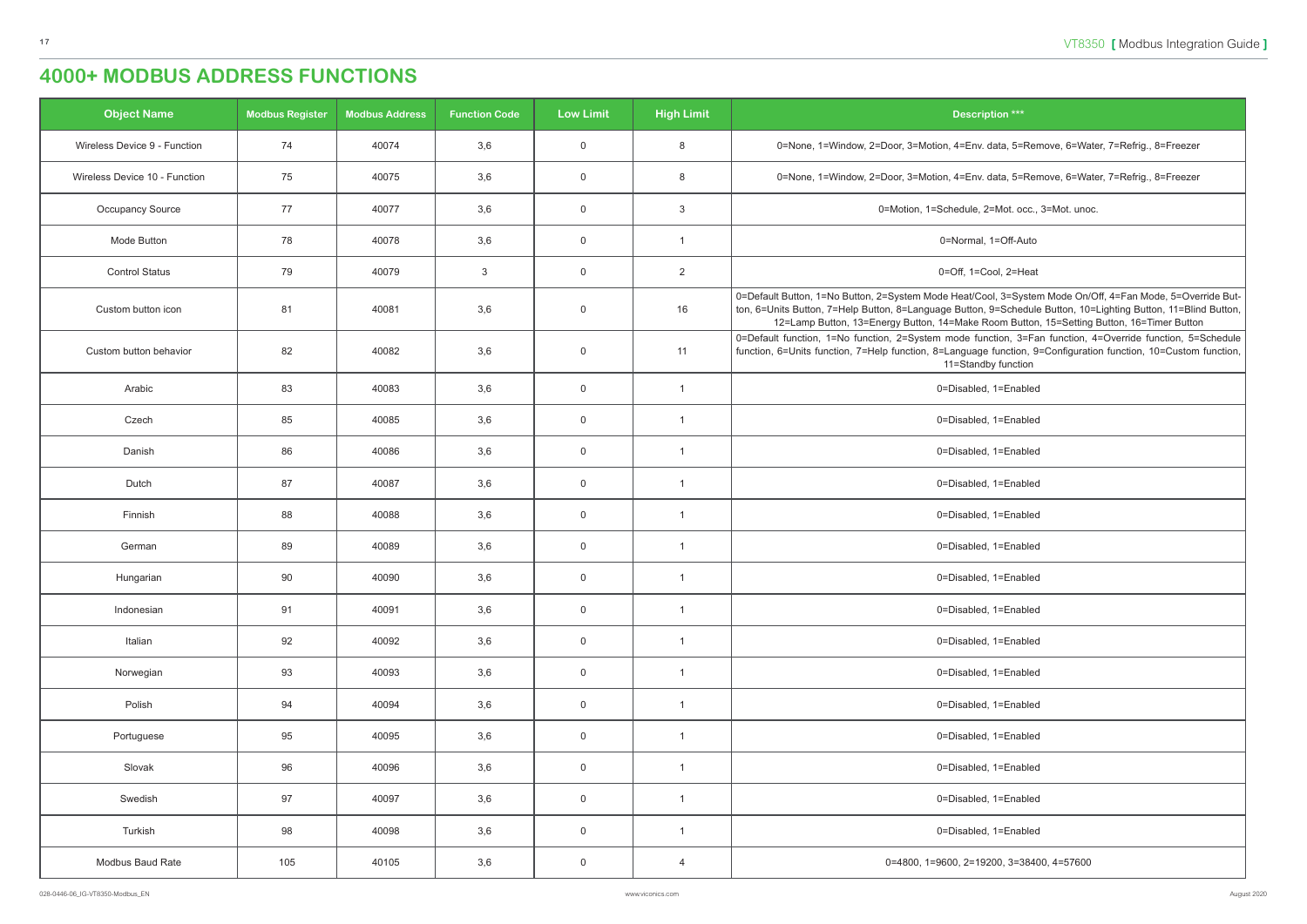| <b>Object Name</b>            | <b>Modbus Register</b> | <b>Modbus Address</b> | <b>Function Code</b> | <b>Low Limit</b> | <b>High Limit</b> | <b>Description ***</b>                                                                                                                                                                                                       |
|-------------------------------|------------------------|-----------------------|----------------------|------------------|-------------------|------------------------------------------------------------------------------------------------------------------------------------------------------------------------------------------------------------------------------|
| <b>Modbus Parity Bit</b>      | 106                    | 40106                 | 3,6                  | $\mathbf 0$      | $\overline{2}$    | 0=None, 1=Odd, 2=Even                                                                                                                                                                                                        |
| Schedule Type                 | 107                    | 40107                 | 3,6                  | $\mathsf 0$      | 2                 | 0=7 days, 1= 5+2 days, 2=5+1+1 days                                                                                                                                                                                          |
| UI16 Input Type               | 109                    | 40109                 | $\mathbf{3}$         | $\mathbf 0$      | 2                 | 0=Therm., 1=Binary, 2=Voltage                                                                                                                                                                                                |
| UI17 Input Type               | 110                    | 40110                 | $\mathbf{3}$         | $\mathsf 0$      | $\overline{2}$    | 0=Therm., 1=Binary, 2=Voltage                                                                                                                                                                                                |
| UI19 Input Type               | 111                    | 40111                 | $\mathbf{3}$         | $\mathsf 0$      | $\overline{2}$    | 0=Therm., 1=Binary, 2=Voltage                                                                                                                                                                                                |
| UI20 Input Type               | 112                    | 40112                 | $\mathbf{3}$         | $\overline{0}$   | $\overline{2}$    | 0=Therm., 1=Binary, 2=Voltage                                                                                                                                                                                                |
| UI22 Input Type               | 113                    | 40113                 | $\mathbf{3}$         | $\mathbf 0$      | $\overline{2}$    | 0=Therm., 1=Binary, 2=Voltage                                                                                                                                                                                                |
| UI23 Input Type               | 114                    | 40114                 | 3,6                  | $\mathbf 0$      | $\overline{2}$    | 0=Therm., 1=Binary, 2=Voltage                                                                                                                                                                                                |
| UI24 Input Type               | 115                    | 40115                 | 3,6                  | $\mathsf 0$      | $\overline{2}$    | 0=Therm., 1=Binary, 2=Voltage                                                                                                                                                                                                |
| Room Temperature Sensor       | 116                    | 40116                 | 3,6                  | $\mathbf 0$      | 22                | 0=Wired, 1=Internal, 2=WL IO, 3= WL 1, 4=WL 2, 5=WL 3, 6=WL 4, 7=WL 5, 8=WL 6, 9=WL 7, 10=WL 8, 11=WL 9,<br>12=WL 10, 13= WL 11, 14=WL 12, 15=WL 13, 16=WL 14, 17=WL 15, 18=WL 16, 19=WL 17, 20=WL 18, 21=WL 19,<br>22=WL 20 |
| CO2 Display                   | 118                    | 40118                 | 3,6                  | $\mathbf 0$      | $\overline{1}$    | 0=Disabled, 1=Enabled                                                                                                                                                                                                        |
| CO2 Auto calibration          | 119                    | 40119                 | 3,6                  | $\mathsf 0$      | $\mathbf{1}$      | 0=Disabled, 1=Enabled                                                                                                                                                                                                        |
| Lock Screen                   | 120                    | 40120                 | 3,6                  | $\overline{0}$   | $\overline{1}$    | $0 = No, 1 = Yes$                                                                                                                                                                                                            |
| Relative humidity sensor      | 121                    | 40121                 | 3,6                  | $\mathsf 0$      | 21                | 0=None, 1=Internal, 2=WL 1, 3= WL 2, 4=WL 3, 5=WL 4, 6=WL 5, 7=WL 6, 8=WL 7, 9=WL 8, 10=WL 9, 11=WL 10,  <br>12= WL 11, 13=WL 12, 14=WL 13, 15=WL 14, 16=WL 15, 17=WL 16, 18=WL 17, 19=WL 18, 20=WL 19, 21=WL 20             |
| Temperature Alarm Enabled     | 123                    | 40123                 | 3,6                  | $\overline{0}$   | -1                | $0=Off$ , $1=On$                                                                                                                                                                                                             |
| <b>ADR Permission</b>         | 124                    | 40124                 | 3,6                  | $\mathsf 0$      | $\overline{1}$    | $0=Off$ , $1=On$                                                                                                                                                                                                             |
| Fan Type                      | 128                    | 40128                 | 3, 6                 | $\overline{0}$   | $\overline{1}$    | 0=3 speed, 1=ECM                                                                                                                                                                                                             |
| Japanese                      | 129                    | 40129                 | 3,6                  | $\overline{0}$   | $\overline{1}$    | 0= Disabled 1=Enabled                                                                                                                                                                                                        |
| Hebrew                        | 130                    | 40130                 | 3, 6                 | $\mathsf 0$      | $\overline{1}$    | 0= Disabled 1=Enabled                                                                                                                                                                                                        |
| Control Type Output 2         | 133                    | 40133                 | 3, 6                 | $\mathbf 0$      | $\overline{4}$    | 0=On/Off, 1=Floating, 2=0-10V DA, 3=0-10V RA, 4=Same as 1                                                                                                                                                                    |
| Wireless Device 11 - Function | 138                    | 40138                 | 3, 6                 | $\mathsf 0$      | 8                 | 0=None, 1=Window, 2=Door, 3=Motion, 4=Env. data, 5=Remove, 6=Water, 7=Refrig., 8=Freezer                                                                                                                                     |
| Wireless Device 12 - Function | 139                    | 40139                 | 3, 6                 | $\overline{0}$   | 8                 | 0=None, 1=Window, 2=Door, 3=Motion, 4=Env. data, 5=Remove, 6=Water, 7=Refrig., 8=Freezer                                                                                                                                     |
| Wireless Device 13 - Function | 140                    | 40140                 | 3, 6                 | $\overline{0}$   | 8                 | 0=None, 1=Window, 2=Door, 3=Motion, 4=Env. data, 5=Remove, 6=Water, 7=Refrig., 8=Freezer                                                                                                                                     |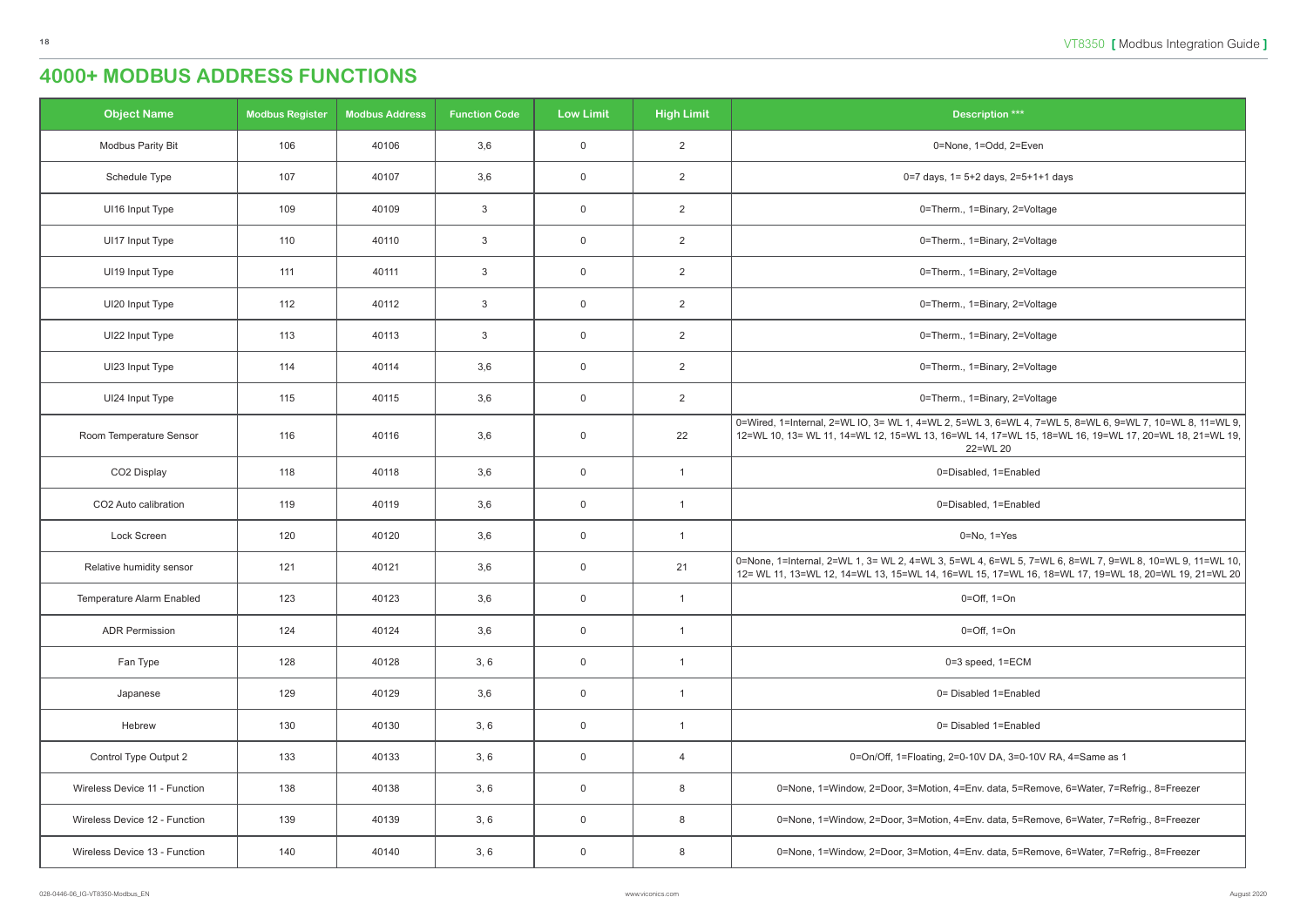# . data, 5=Remove, 6=Water, 7=Refrig., 8=Freezer data, 5=Remove, 6=Water, 7=Refrig., 8=Freezer, 3 . data, 5=Remove, 6=Water, 7=Refrig., 8=Freezer . data, 5=Remove, 6=Water, 7=Refrig., 8=Freezer . data, 5=Remove, 6=Water, 7=Refrig., 8=Freezer data, 5=Remove, 6=Water, 7=Refrig., 8=Freezer, 3 . data, 5=Remove, 6=Water, 7=Refrig., 8=Freezer 6=WL 5, 7=WL 6, 8=WL 7, 9=WL 8, 10=WL 9, 11=WL 10, 5, 17=WL 16, 18=WL 17, 19=WL 18, 20=WL 19, 21=WL 20

| <b>Object Name</b>                 | <b>Modbus Register</b> | <b>Modbus Address</b> | <b>Function Code</b> | <b>Low Limit</b>             | <b>High Limit</b>               | <b>Description ***</b>                                                                                                                   |
|------------------------------------|------------------------|-----------------------|----------------------|------------------------------|---------------------------------|------------------------------------------------------------------------------------------------------------------------------------------|
| Wireless Device 14 - Function      | 141                    | 40141                 | 3, 6                 | 0                            | 8                               | 0=None, 1=Window, 2=Door, 3=Motion, 4=Env. data, 5=Rem                                                                                   |
| Wireless Device 15 - Function      | 142                    | 40142                 | 3, 6                 | 0                            | 8                               | 0=None, 1=Window, 2=Door, 3=Motion, 4=Env. data, 5=Rem                                                                                   |
| Wireless Device 16 - Function      | 143                    | 40143                 | 3, 6                 | $\boldsymbol{0}$             | 8                               | 0=None, 1=Window, 2=Door, 3=Motion, 4=Env. data, 5=Rem                                                                                   |
| Wireless Device 17 - Function      | 144                    | 40144                 | 3, 6                 | 0                            | 8                               | 0=None, 1=Window, 2=Door, 3=Motion, 4=Env. data, 5=Rem                                                                                   |
| Wireless Device 18 - Function      | 145                    | 40145                 | 3, 6                 | $\mathbf 0$                  | 8                               | 0=None, 1=Window, 2=Door, 3=Motion, 4=Env. data, 5=Rem                                                                                   |
| Wireless Device 19 - Function      | 146                    | 40146                 | 3, 6                 | 0                            | 8                               | 0=None, 1=Window, 2=Door, 3=Motion, 4=Env. data, 5=Rem                                                                                   |
| Wireless Device 20 - Function      | 147                    | 40147                 | 3, 6                 | 0                            | 8                               | 0=None, 1=Window, 2=Door, 3=Motion, 4=Env. data, 5=Rem                                                                                   |
| CO <sub>2</sub> source             | 148                    | 40148                 | 3, 6                 | 0                            | 21                              | 0=None, 1=Local, 2=WL 1, 3= WL 2, 4=WL 3, 5=WL 4, 6=WL 5, 7=W<br>12 = WL 11, 13 = WL 12, 14 = WL 13, 15 = WL 14, 16 = WL 15, 17 = WL 16, |
| Display the Fan Status icon        | 150                    | 40150                 | $3-6$                | 0                            | $\mathbf{1}$                    | 0=Disabled, 1-Enabled                                                                                                                    |
| Display the System Status icon     | 151                    | 40151                 | $3-6$                | $\mathbf 0$                  | $\mathbf{1}$                    | 0=Disabled, 1-Enabled                                                                                                                    |
| Display the Help button            | 152                    | 40152                 | $3-6$                | 0                            | $\mathbf{1}$                    | 0=Disabled, 1-Enabled                                                                                                                    |
| Occupied Cool Setpoint             | 4001                   | 44001                 | 3,6                  | $54^{\circ}F(12^{\circ}C)$   | $100^{\circ}F(38^{\circ}C)$     | Fahrenheit/Celsius                                                                                                                       |
| Occupied Heat Setpoint             | 4002                   | 44002                 | 3,6                  | $40^{\circ}F(4^{\circ}C)$    | $90^{\circ}$ F(32 $^{\circ}$ C) | Fahrenheit/Celsius                                                                                                                       |
| <b>Unoccupied Cool Setpoint</b>    | 4003                   | 44003                 | 3,6                  | $54^{\circ}F(12^{\circ}C)$   | $100^{\circ}F(38^{\circ}C)$     | Fahrenheit/Celsius                                                                                                                       |
| Unoccupied Heat Setpoint           | 4004                   | 44004                 | 3,6                  | $40^{\circ}F(4^{\circ}C)$    | 90°F(32°C)                      | Fahrenheit/Celsius                                                                                                                       |
| <b>Heating Setpoint Limit</b>      | 4005                   | 44005                 | 3,6                  | $40^{\circ}F(4^{\circ}C)$    | $90^{\circ}F(32^{\circ}C)$      | Fahrenheit/Celsius                                                                                                                       |
| <b>Cooling Setpoint Limit</b>      | 4006                   | 44006                 | 3,6                  | $54^{\circ}F(12^{\circ}C)$   | $100^{\circ}F(38^{\circ}C)$     | Fahrenheit/Celsius                                                                                                                       |
| Calibrate Room Temperature Sensor  | 4007                   | 44007                 | 3,6                  | $-5^{\circ}F(-2.5^{\circ}C)$ | $5^{\circ}F(2.5^{\circ}C)$      | Fahrenheit/Celsius                                                                                                                       |
| <b>Standby Cool Setpoint</b>       | 4009                   | 44009                 | 3,6                  | $54^{\circ}F(12^{\circ}C)$   | $100^{\circ}F(38^{\circ}C)$     | Fahrenheit/Celsius                                                                                                                       |
| <b>Standby Heat Setpoint</b>       | 4010                   | 44010                 | 3,6                  | $40^{\circ}F(4^{\circ}C)$    | $90^{\circ}F(32^{\circ}C)$      | Fahrenheit/Celsius                                                                                                                       |
| Dehumidification Max Cooling Limit | 4011                   | 44011                 | 3,6                  | 20                           | 100                             | Percent                                                                                                                                  |
| Dehumidification Setpoint          | 4012                   | 44012                 | 3,6                  | 30                           | 95                              | <b>Percent Relative Humidity</b>                                                                                                         |
| <b>Calibrate Humidity Sensor</b>   | 4013                   | 44013                 | 3,6                  | $-15$                        | 15                              | <b>Percent Relative Humidity</b>                                                                                                         |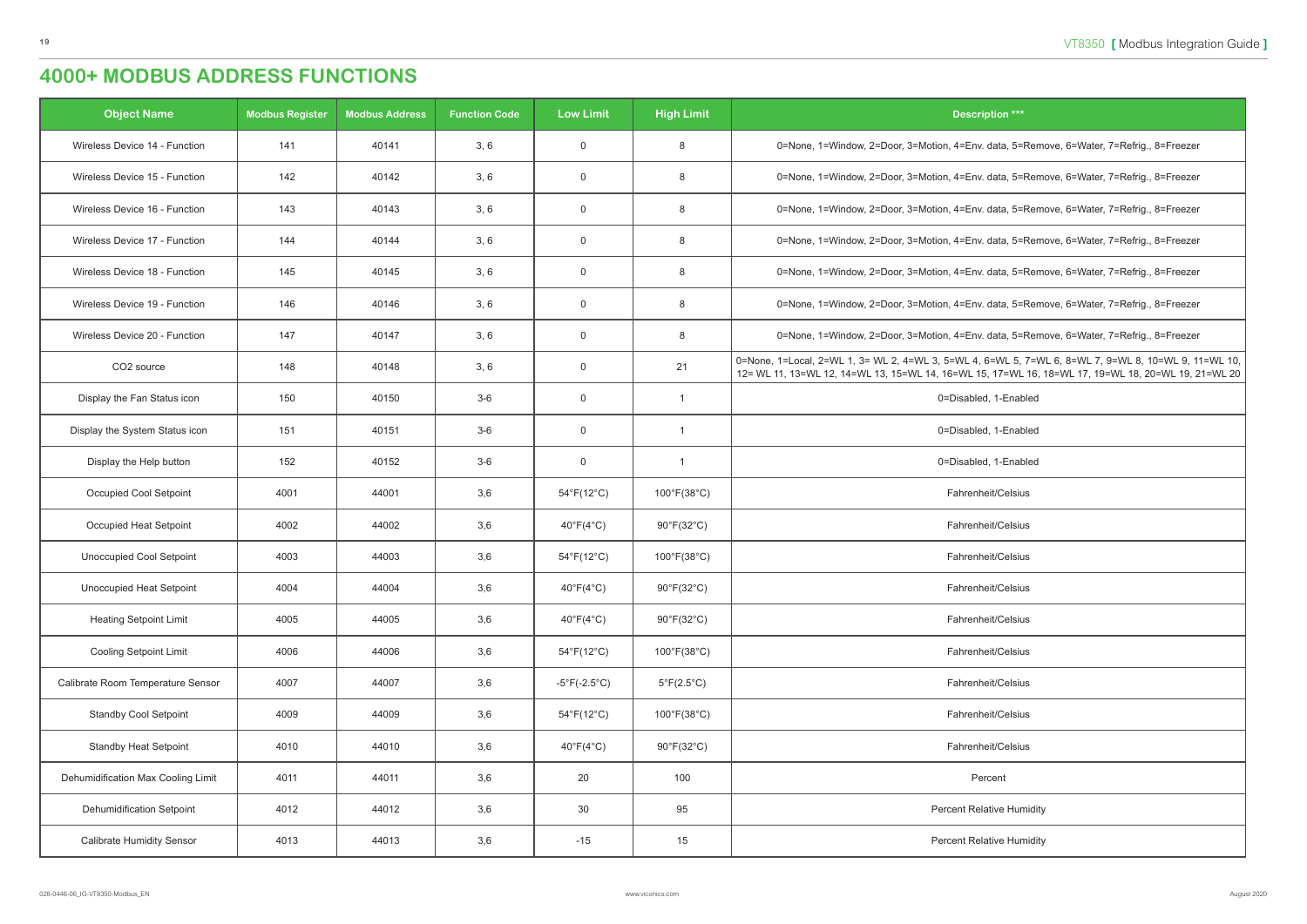| <b>Object Name</b>               | <b>Modbus Register</b> | <b>Modbus Address</b> | <b>Function Code</b> | <b>Low Limit</b>                | <b>High Limit</b>          | <b>Description ***</b>           |
|----------------------------------|------------------------|-----------------------|----------------------|---------------------------------|----------------------------|----------------------------------|
| Dehumidification Hysteresis      | 4015                   | 44015                 | 3,6                  | $\overline{2}$                  | 20                         | <b>Percent Relative Humidity</b> |
| Main Password                    | 4017                   | 44017                 | 3,6                  | $\overline{0}$                  | 9999                       |                                  |
| <b>COM Address</b>               | 4018                   | 44018                 | 3,6                  | $\mathsf 0$                     | 254                        |                                  |
| Model Number                     | 4019                   | 44019                 | $\mathbf{3}$         | 143                             | 147                        |                                  |
| Minimum Deadband                 | 4020                   | 44020                 | 3,6                  | $2^{\circ}F(1^{\circ}C)$        | $5^{\circ}F(2.5^{\circ}C)$ | Fahrenheit/Celsius               |
| Number of Pipes                  | 4025                   | 44025                 | 3,6                  | $\overline{2}$                  | $\overline{4}$             |                                  |
| Unoccupied Time                  | 4026                   | 44026                 | 3,6                  | $\overline{0}$                  | 24                         | Hours                            |
| Temporary Occupancy Time         | 4027                   | 44027                 | 3,6                  | $\overline{0}$                  | 24                         | Hours                            |
| Standby Time                     | 4028                   | 44028                 | 3,6                  | $5\phantom{.0}$                 | 24                         | Hours                            |
| <b>Proportional Band</b>         | 4029                   | 44029                 | 3,6                  | $\mathbf{3}$                    | 10                         |                                  |
| Cooling Demand Limit             | 4030                   | 44030                 | 3,6                  | $\overline{0}$                  | 100                        | Percent                          |
| <b>Heating Demand Limit</b>      | 4031                   | 44031                 | 3,6                  | $\overline{0}$                  | 100                        | Percent                          |
| Low Backlight                    | 4033                   | 44033                 | 3,6                  | $\overline{0}$                  | 100                        | Percent                          |
| Night Backlight                  | 4034                   | 44034                 | 3,6                  | $\mathbf 0$                     | 100                        | Percent                          |
| Purge Sample Period              | 4036                   | 44036                 | 3,6                  | $\overline{0}$                  | $\overline{4}$             | Hours                            |
| Purge Open                       | 4037                   | 44037                 | 3,6                  | $\overline{1}$                  | $\mathbf{3}$               | Minutes                          |
| Standby Temperature Differential | 4038                   | 44038                 | 3,6                  | $1^{\circ}$ F(0.5 $^{\circ}$ C) | $5^{\circ}F(2.5^{\circ}C)$ | Fahrenheit/Celsius               |
| User Password                    | 4039                   | 44039                 | 3,6                  | $\mathsf 0$                     | 9999                       |                                  |
| User HMI                         | 4042                   | 44042                 | 3,6                  | $\mathsf 0$                     | 12                         |                                  |
| Default Heating Setpoint         | 4043                   | 44043                 | 3,6                  | 65°F(18°C)                      | 80°F(27°C)                 | Fahrenheit/Celsius               |
| <b>Floating Actuator Timing</b>  | 4045                   | 44042                 | 3,6                  | 0.5                             | 9                          | Minutes                          |
| CPH                              | 4046                   | 44043                 | 3,6                  | $\mathbf{3}$                    | 8                          |                                  |
| Occupied 1                       | 4059                   | 44059                 | 3,6                  | $\overline{0}$                  | 1440                       | Minutes                          |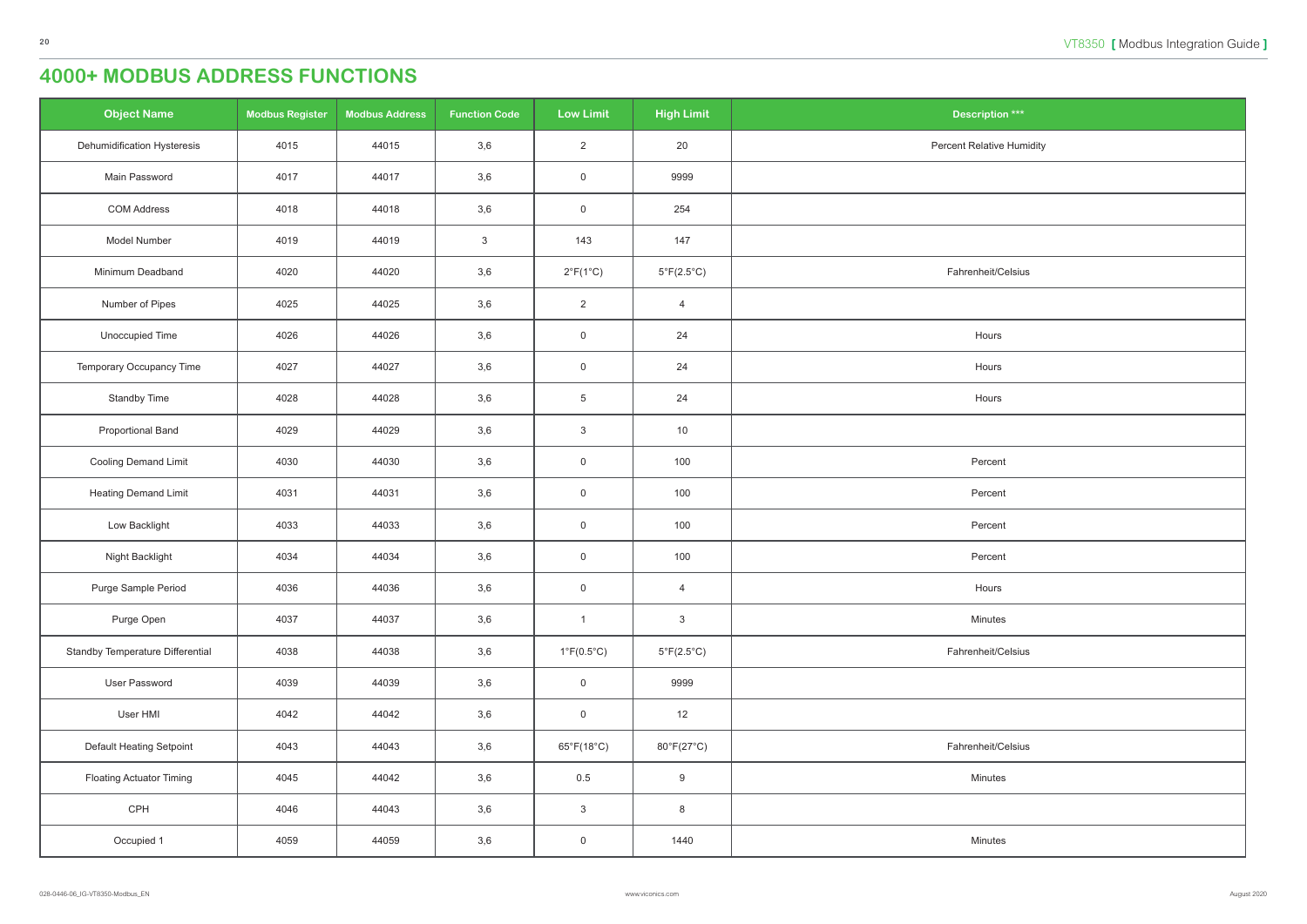| <b>Object Name</b> | <b>Modbus Register</b> | <b>Modbus Address</b> | <b>Function Code</b> | <b>Low Limit</b>    | <b>High Limit</b> | <b>Description ***</b> |
|--------------------|------------------------|-----------------------|----------------------|---------------------|-------------------|------------------------|
| Unoccupied 1       | 4060                   | 44060                 | 3,6                  | $\overline{0}$      | 1440              | Minutes                |
| Occupied 2         | 4061                   | 44061                 | 3,6                  | $\overline{0}$      | 1440              | Minutes                |
| Unoccupied 2       | 4062                   | 44062                 | 3,6                  | $\overline{0}$      | 1440              | Minutes                |
| Occupied 3         | 4063                   | 44063                 | 3,6                  | $\mathsf{O}\xspace$ | 1440              | Minutes                |
| Unoccupied 3       | 4064                   | 44064                 | 3,6                  | $\overline{0}$      | 1440              | Minutes                |
| Occupied 1         | 4065                   | 44065                 | 3,6                  | $\overline{0}$      | 1440              | Minutes                |
| Unoccupied 1       | 4066                   | 44066                 | 3,6                  | $\overline{0}$      | 1440              | Minutes                |
| Occupied 2         | 4067                   | 44067                 | 3,6                  | $\overline{0}$      | 1440              | Minutes                |
| Unoccupied 2       | 4068                   | 44068                 | 3,6                  | $\mathsf{O}\xspace$ | 1440              | Minutes                |
| Occupied 3         | 4069                   | 44069                 | 3,6                  | $\overline{0}$      | 1440              | Minutes                |
| Unoccupied 3       | 4070                   | 44070                 | 3,6                  | $\overline{0}$      | 1440              | Minutes                |
| Occupied 1         | 4071                   | 44071                 | 3,6                  | $\mathsf{O}\xspace$ | 1440              | Minutes                |
| Unoccupied 1       | 4072                   | 44072                 | 3,6                  | $\overline{0}$      | 1440              | Minutes                |
| Occupied 2         | 4073                   | 44073                 | 3,6                  | $\mathsf{O}\xspace$ | 1440              | Minutes                |
| Unoccupied 2       | 4074                   | 44074                 | 3,6                  | $\overline{0}$      | 1440              | Minutes                |
| Occupied 3         | 4075                   | 44075                 | 3,6                  | $\mathsf{O}$        | 1440              | Minutes                |
| Unoccupied 3       | 4076                   | 44076                 | 3,6                  | $\overline{0}$      | 1440              | Minutes                |
| Occupied 1         | 4077                   | 44077                 | 3,6                  | $\mathsf{O}\xspace$ | 1440              | Minutes                |
| Unoccupied 1       | 4078                   | 44078                 | 3,6                  | $\overline{0}$      | 1440              | Minutes                |
| Occupied 2         | 4079                   | 44079                 | 3,6                  | $\overline{0}$      | 1440              | Minutes                |
| Unoccupied 2       | 4080                   | 44080                 | 3,6                  | $\mathsf{O}\xspace$ | 1440              | Minutes                |
| Occupied 3         | 4081                   | 44081                 | 3,6                  | $\overline{0}$      | 1440              | Minutes                |
| Unoccupied 3       | 4082                   | 44082                 | 3,6                  | $\boldsymbol{0}$    | 1440              | Minutes                |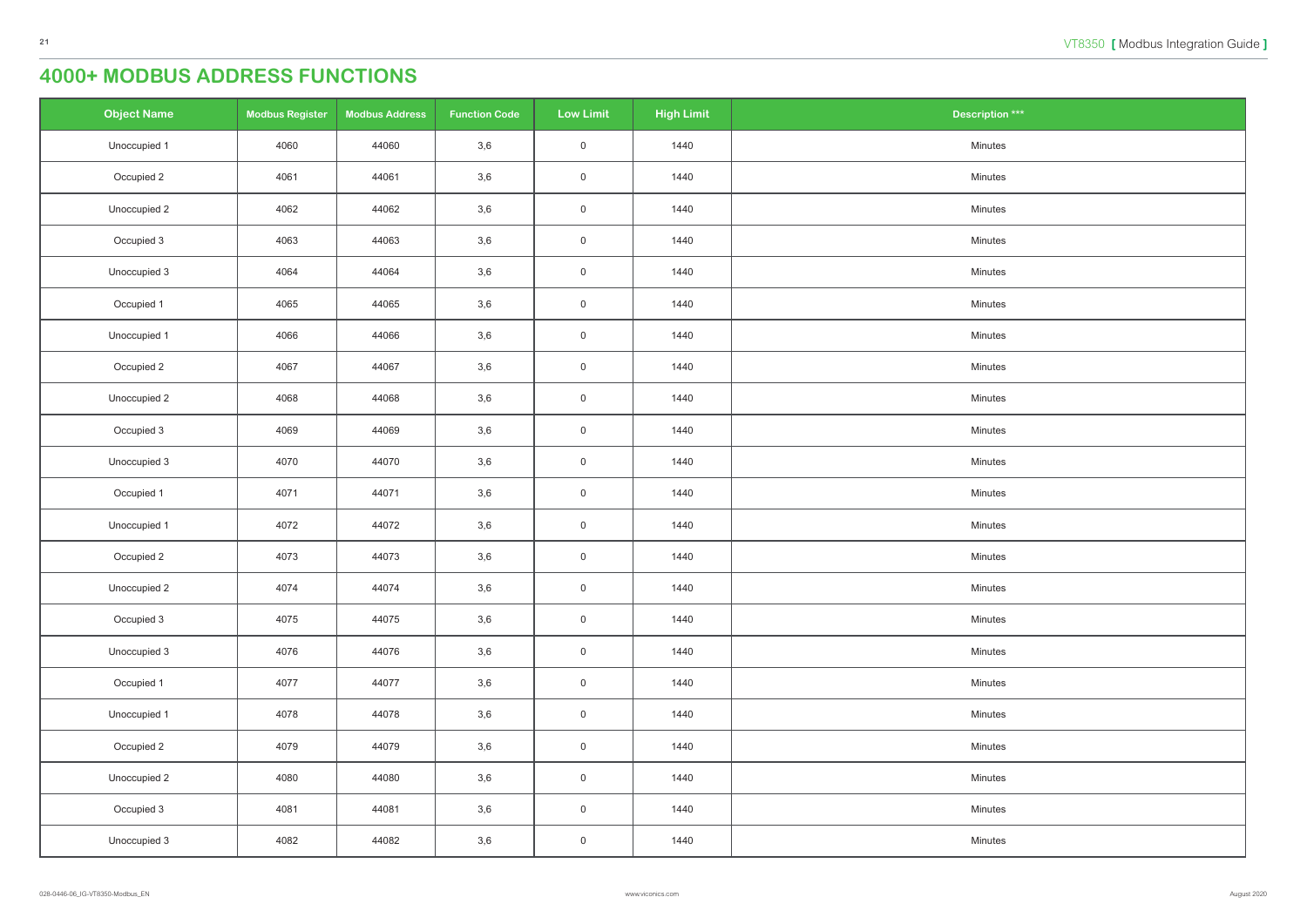| <b>Object Name</b>     | <b>Modbus Register</b> | <b>Modbus Address</b> | <b>Function Code</b> | <b>Low Limit</b>    | <b>High Limit</b> | <b>Description ***</b> |
|------------------------|------------------------|-----------------------|----------------------|---------------------|-------------------|------------------------|
| Occupied 1             | 4083                   | 44083                 | 3,6                  | $\mathsf{O}\xspace$ | 1440              | Minutes                |
| Unoccupied 1           | 4084                   | 44084                 | 3,6                  | $\mathsf{O}\xspace$ | 1440              | Minutes                |
| Occupied 2             | 4085                   | 44085                 | 3,6                  | $\overline{0}$      | 1440              | Minutes                |
| Unoccupied 2           | 4086                   | 44086                 | 3,6                  | $\mathsf{O}\xspace$ | 1440              | Minutes                |
| Occupied 3             | 4087                   | 44087                 | 3,6                  | $\overline{0}$      | 1440              | Minutes                |
| Unoccupied 3           | 4088                   | 44088                 | 3,6                  | $\overline{0}$      | 1440              | Minutes                |
| Occupied 1             | 4089                   | 44089                 | 3,6                  | $\overline{0}$      | 1440              | Minutes                |
| Unoccupied 1           | 4090                   | 44090                 | 3,6                  | $\overline{0}$      | 1440              | Minutes                |
| Occupied 2             | 4091                   | 44091                 | 3,6                  | $\mathsf{O}\xspace$ | 1440              | Minutes                |
| Unoccupied 2           | 4092                   | 44092                 | 3,6                  | $\overline{0}$      | 1440              | Minutes                |
| Occupied 3             | 4093                   | 44093                 | 3,6                  | $\mathsf{O}\xspace$ | 1440              | Minutes                |
| Unoccupied 3           | 4094                   | 44094                 | 3,6                  | $\overline{0}$      | 1440              | Minutes                |
| Occupied 1             | 4095                   | 44095                 | 3,6                  | $\overline{0}$      | 1440              | Minutes                |
| Unoccupied 1           | 4096                   | 44096                 | 3,6                  | $\mathsf{O}\xspace$ | 1440              | Minutes                |
| Occupied 2             | 4097                   | 44097                 | 3,6                  | $\overline{0}$      | 1440              | Minutes                |
| Unoccupied 2           | 4098                   | 44098                 | 3,6                  | $\overline{0}$      | 1440              | Minutes                |
| Occupied 3             | 4099                   | 44099                 | 3,6                  | $\overline{0}$      | 1440              | Minutes                |
| Unoccupied 3           | 4100                   | 44100                 | 3,6                  | $\overline{0}$      | 1440              | Minutes                |
| Time                   | 4110                   | 44110                 | 3,6                  | $\overline{0}$      | 1439              |                        |
| Year                   | 4111                   | 44111                 | 3,6                  | 2000                | 2100              |                        |
| Day                    | 4112                   | 44112                 | 3,6                  | $\overline{1}$      | 31                |                        |
| Lua Parameter A (AV25) | 4117                   | 44117                 | 3,6                  | $-32768$            | 32767             |                        |
| Lua Parameter B (AV26) | 4118                   | 44118                 | 3,6                  | $-32768$            | 32767             |                        |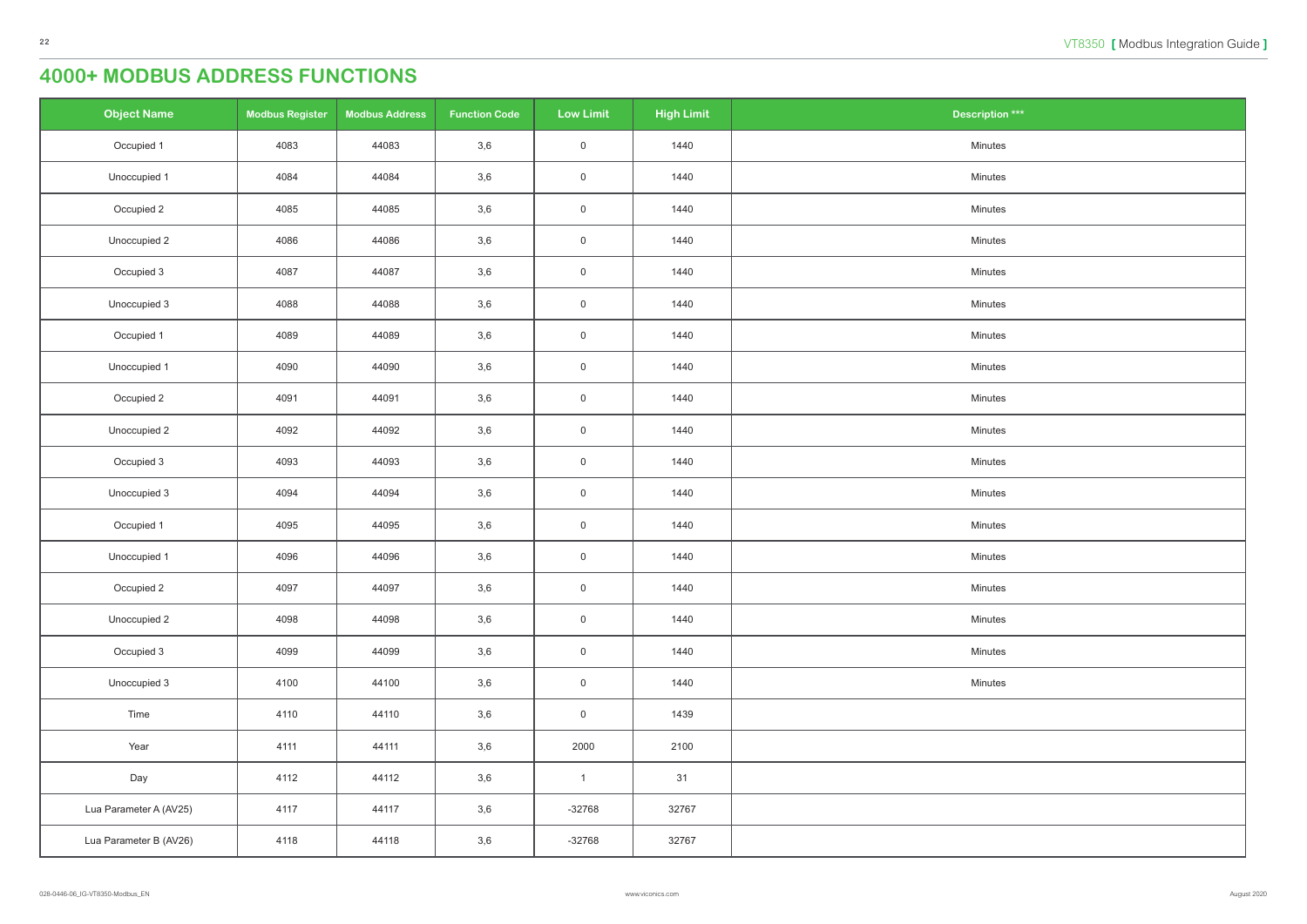| $\overline{\text{ution}}$ *** |
|-------------------------------|
|                               |
|                               |
|                               |
|                               |
|                               |
|                               |
|                               |
|                               |
|                               |
|                               |
|                               |
|                               |
| it/Celsius                    |
| it/Celsius                    |
| it/Celsius                    |
|                               |
|                               |
|                               |
|                               |
|                               |
|                               |
| age                           |
| age                           |
| age                           |
|                               |

| <b>Object Name</b>                | <b>Modbus Register</b> | <b>Modbus Address</b> | <b>Function Code</b> | <b>Low Limit</b>          | <b>High Limit</b>                | <b>Description ***</b> |
|-----------------------------------|------------------------|-----------------------|----------------------|---------------------------|----------------------------------|------------------------|
| Lua Parameter C (AV27)            | 4119                   | 44119                 | 3,6                  | $-32768$                  | 32767                            |                        |
| Lua Parameter D (AV28)            | 4120                   | 44120                 | 3,6                  | $-32768$                  | 32767                            |                        |
| Lua Parameter E (AV29)            | 4121                   | 44121                 | 3,6                  | $-32768$                  | 32767                            |                        |
| Lua Parameter F (AV30)            | 4122                   | 44122                 | 3,6                  | $-32768$                  | 32767                            |                        |
| Hardware Revision                 | 4123                   | 44123                 | $\sqrt{3}$           | 20                        | 21                               |                        |
| Keyboard Value                    | 4126                   | 44126                 | 3,6                  | $\boldsymbol{0}$          | 35                               |                        |
| UI19 Lua                          | 4134                   | 44134                 | 3,6                  | $-32768$                  | 32767                            |                        |
| UI20 Lua                          | 4135                   | 44135                 | 3,6                  | $-32768$                  | 32767                            |                        |
| UI22 Lua                          | 4136                   | 44136                 | 3,6                  | $-32768$                  | 32767                            |                        |
| UI23 Lua                          | 4137                   | 44137                 | 3,6                  | $-32768$                  | 32767                            |                        |
| UI24 Lua                          | 4138                   | 44138                 | 3,6                  | $-32768$                  | 32767                            |                        |
| Ambient Low Temperature Threshold | 4143                   | 44143                 | 3,6                  | $32^{\circ}F(0^{\circ}C)$ | $50^{\circ}$ F(10 $^{\circ}$ C)  | Fahrenheit/Celsius     |
| Temperature Alarm Hysteresis      | 4144                   | 44144                 | 3,6                  | $0^{\circ}F(0^{\circ}C)$  | $10^{\circ}$ F(5.5 $^{\circ}$ C) | Fahrenheit/Celsius     |
| Load Shedding Offset              | 4145                   | 44145                 | 3,6                  | $4^{\circ}F(2^{\circ}C)$  | $10^{\circ}F(5.5^{\circ}C)$      | Fahrenheit/Celsius     |
| Lua Parameter G (AV225)           | 4146                   | 44146                 | 3,6                  | $-32768$                  | 32767                            |                        |
| Lua Parameter H (AV226)           | 4147                   | 44147                 | 3,6                  | $-32768$                  | 32767                            |                        |
| Lua Parameter I (AV227)           | 4148                   | 44148                 | 3,6                  | $-32768$                  | 32767                            |                        |
| Lua Parameter J (AV228)           | 4149                   | 44149                 | 3,6                  | $-32768$                  | 32767                            |                        |
| Lua Parameter K (AV229)           | 4150                   | 44150                 | 3,6                  | $-32768$                  | 32767                            |                        |
| Lua Parameter L (AV230)           | 4151                   | 44151                 | 3,6                  | $-32768$                  | 32767                            |                        |
| <b>ECM Fan Low Voltage</b>        | 4152                   | 44152                 | 3,6                  | $\overline{2}$            | $\overline{4}$                   | Voltage                |
| <b>ECM Fan Medium Voltage</b>     | 4153                   | 44153                 | 3,6                  | 4.1                       | $\overline{7}$                   | Voltage                |
| ECM Fan High Voltage              | 4154                   | 44154                 | 3,6                  | 7.1                       | 10                               | Voltage                |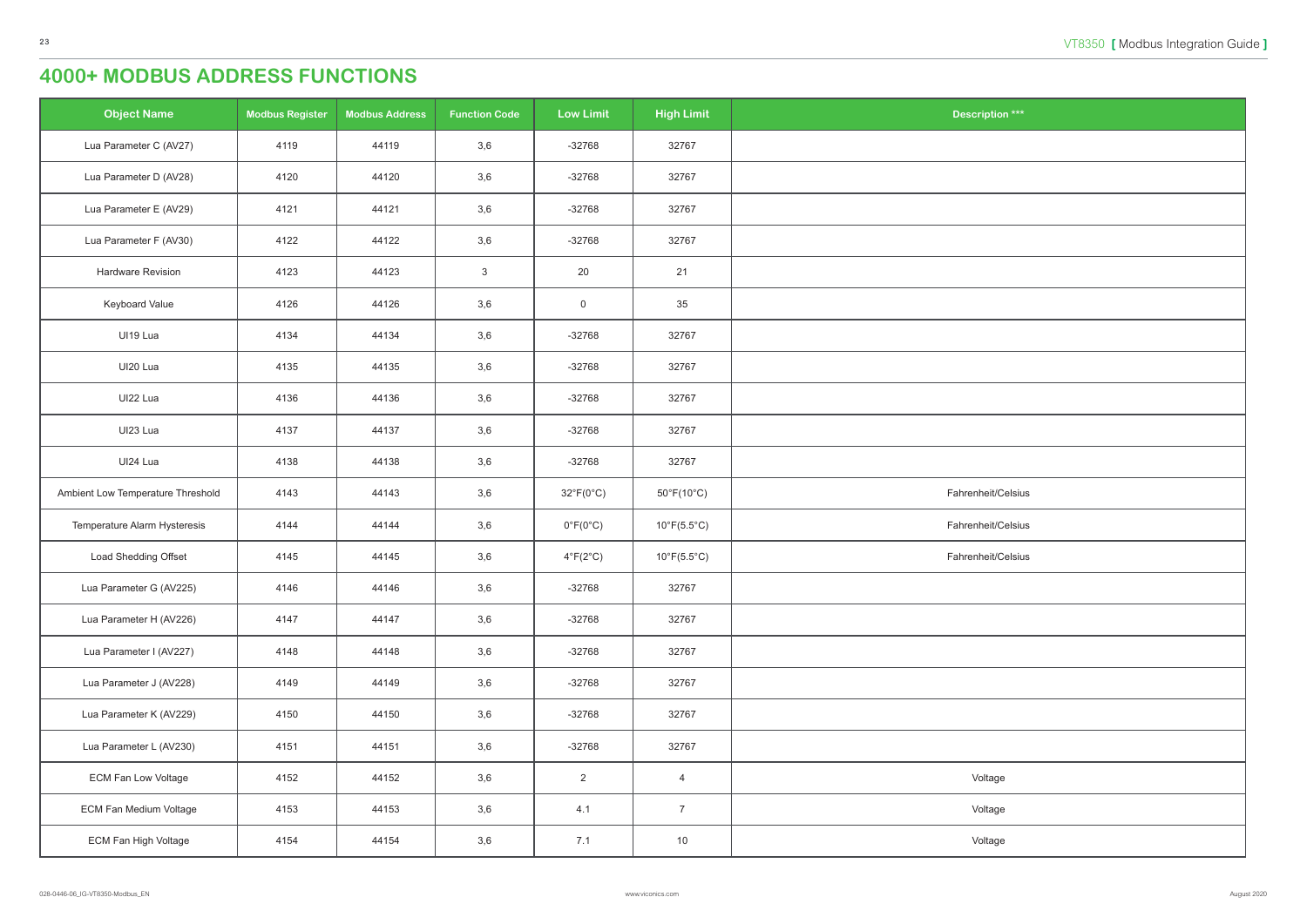| <b>Object Name</b>                       | <b>Modbus Register</b> | <b>Modbus Address</b> | <b>Function Code</b> | <b>Low Limit</b>          | <b>High Limit</b>               | <b>Description ***</b> |
|------------------------------------------|------------------------|-----------------------|----------------------|---------------------------|---------------------------------|------------------------|
| Standby Screen Delay                     | 4174                   | 44174                 | 3,6                  | $5\phantom{.0}$           | 300                             | Seconds                |
| Ambient High Temperature Threshold       | 4175                   | 44175                 | 3,6                  | $32^{\circ}F(0^{\circ}C)$ | $122^{\circ}F(50^{\circ}C)$     | Fahrenheit/Celsius     |
| Refrigeration High Temperature Threshold | 4176                   | 44176                 | 3,6                  | $32^{\circ}F(0^{\circ}C)$ | $60^{\circ}F(15.5^{\circ}C)$    | Fahrenheit/Celsius     |
| Refrigeration Low Temperature Threshold  | 4177                   | 44177                 | 3,6                  | $32^{\circ}F(0^{\circ}C)$ | $50^{\circ}$ F(10 $^{\circ}$ C) | Fahrenheit/Celsius     |
| Freezer High Temperature Threshold       | 4178                   | 44178                 | 3,6                  | -40°F(-40°C)              | $32^{\circ}F(0^{\circ}C)$       | Fahrenheit/Celsius     |
| PI Heating Demand                        | 8001                   | 48001                 | $\mathbf{3}$         | $\overline{0}$            | 100                             | Percent                |
| PI Cooling Demand                        | 8002                   | 48002                 | $\mathbf{3}$         | $\overline{0}$            | 100                             | Percent                |
| <b>UO11 Analog Output</b>                | 9001                   | 49001                 | $\mathbf{3}$         | $\mathbf 0$               | 10                              | Voltage                |
| UO12 Analog Output                       | 9002                   | 49002                 | $\mathbf{3}$         | $\mathbf 0$               | 10                              | Voltage                |
| <b>UO9 Analog Output</b>                 | 9003                   | 49003                 | $\mathbf{3}$         | $\mathbf 0$               | 10                              | Voltage                |
| UO10 Analog Output                       | 9004                   | 49004                 | $\mathbf{3}$         | $\overline{0}$            | 10                              | Voltage                |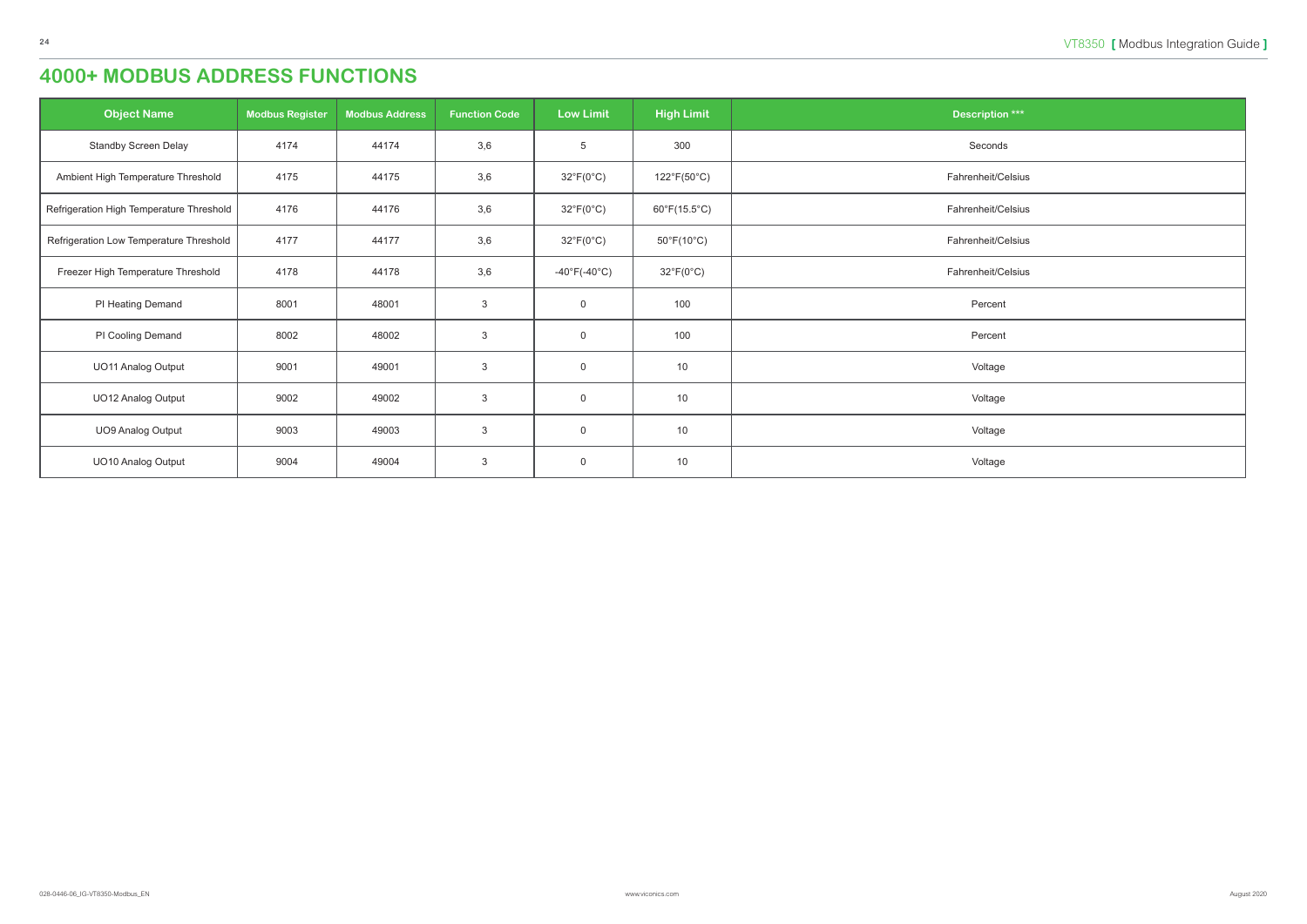<span id="page-24-0"></span>

| <b>Object Name</b>              | <b>Modbus Register</b> | <b>Modbus Address</b> | <b>Function Code</b> | <b>Low Limit</b> | <b>High Limit</b> | <b>Description ***</b>          |
|---------------------------------|------------------------|-----------------------|----------------------|------------------|-------------------|---------------------------------|
| Filter Alarm                    | 5001                   | 5001                  | $\mathbf{1}$         | $\mathsf 0$      | $\overline{1}$    | $0 = \text{Off}, 1 = \text{On}$ |
| Service Alarm                   | 5002                   | 5002                  | $\mathbf{1}$         | $\overline{0}$   | $\overline{1}$    | $0 = \text{Off}, 1 = \text{On}$ |
| <b>Window Alarm</b>             | 5003                   | 5003                  | $\mathbf{1}$         | $\overline{0}$   | $\overline{1}$    | $0 = \text{Off}, 1 = \text{On}$ |
| PIR Local Motion                | 5004                   | 5004                  | $\mathbf{1}$         | $\overline{0}$   | $\mathbf{1}$      | 0=No motion, 1=Motion           |
| <b>Dehumidification Status</b>  | 5005                   | 5005                  | $\mathbf{1}$         | $\mathbf 0$      | $\overline{1}$    | $0 = \text{Off}, 1 = \text{On}$ |
| Low Battery Alarm               | 5006                   | 5006                  | $\mathbf{1}$         | $\overline{0}$   | $\overline{1}$    | $0 = \text{Off}, 1 = \text{On}$ |
| <b>Window Contact Installed</b> | 5007                   | 5007                  | $\mathbf{1}$         | $\mathsf 0$      | $\overline{1}$    | $0 = No, 1 = Yes$               |
| <b>Window Contact Status</b>    | 5008                   | 5008                  | $\mathbf{1}$         | $\overline{0}$   | $\mathbf{1}$      | 0=Closed, 1=Open                |
| Door Contact Installed          | 5009                   | 5009                  | $\mathbf{1}$         | $\overline{0}$   | $\overline{1}$    | $0 = No, 1 = Yes$               |
| Door Contact Status             | 5010                   | 5010                  | $\mathbf{1}$         | $\mathbf 0$      | $\mathbf{1}$      | 0=Closed, 1=Open                |
| Display Long Screen Message     | 5011                   | 5011                  | 1,5                  | $\mathbf 0$      | $\overline{1}$    | $0 = \text{Off}, 1 = \text{On}$ |
| Force High Backlight            | 5012                   | 5012                  | 1,5                  | $\mathbf 0$      | $\overline{1}$    | $0 = \text{Off}, 1 = \text{On}$ |
| <b>Smart Recovery Status</b>    | 5014                   | 5014                  | $\mathbf{1}$         | $\overline{0}$   | $\overline{1}$    | $0 = \text{Off}, 1 = \text{On}$ |
| <b>Exception Status</b>         | 5015                   | 5015                  | $\mathbf{1}$         | $\overline{0}$   | $\mathbf{1}$      | $0 = \text{Off}, 1 = \text{On}$ |
| ZigBee PIR Sensor Installed     | 5019                   | 5019                  | $\mathbf{1}$         | $\mathbf 0$      | $\mathbf{1}$      | $0 = \text{Off}, 1 = \text{On}$ |
| ZigBee Sensor Motion            | 5020                   | 5020                  | $\mathbf{1}$         | $\mathsf 0$      | $\overline{1}$    | 0=No motion, 1=Motion           |
| Clock Alarm                     | 5021                   | 5021                  | $\mathbf{1}$         | $\mathbf 0$      | $\mathbf{1}$      | $0 = \text{Off}, 1 = \text{On}$ |
| Water Leak                      | 5024                   | 5024                  | $\mathbf{1}$         | $\mathbf 0$      | $\overline{1}$    | $0 = \text{Off}, 1 = \text{On}$ |
| Water Leak Sensor Installed     | 5025                   | 5025                  | $\mathbf{1}$         | $\mathsf 0$      | $\mathbf{1}$      | $0 = No, 1 = Yes$               |
| Water leak sensor status        | 5026                   | 5026                  | $\mathbf{1}$         | $\mathsf 0$      | $\mathbf{1}$      | 0=Normal, 1=Leak                |
| Low Temperature                 | 5027                   | 5027                  | $\mathbf{1}$         | $\mathsf 0$      | $\overline{1}$    | $0 = \text{Off}, 1 = \text{On}$ |
| <b>Load Shedding Demand</b>     | 5028                   | 5028                  | 1,5                  | $\mathsf 0$      | $\mathbf{1}$      | $0 = \text{Off}, 1 = \text{On}$ |
| <b>Load Shedding Status</b>     | 5029                   | 5029                  | $\mathbf{1}$         | $\overline{0}$   | $\overline{1}$    | $0 = \text{Off}, 1 = \text{On}$ |